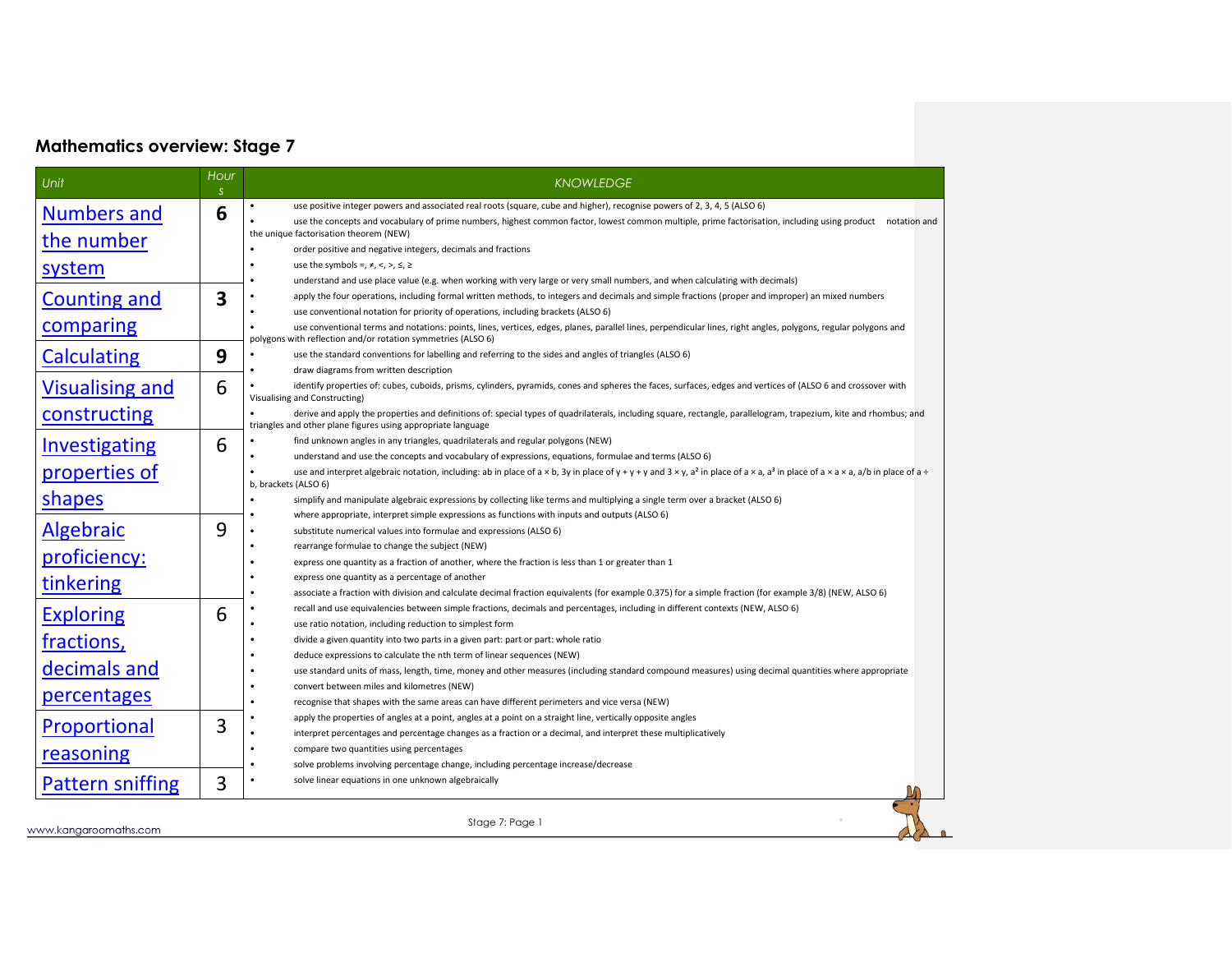| <b>Measuring space</b> | 3 | know and apply formulae to calculate area of triangles, parallelograms, trapezia                                                                                                                                                                                                              |
|------------------------|---|-----------------------------------------------------------------------------------------------------------------------------------------------------------------------------------------------------------------------------------------------------------------------------------------------|
|                        |   | calculate surface area of cuboids                                                                                                                                                                                                                                                             |
| <b>Investigating</b>   | 3 | know and apply formulae to calculate volume of cuboids                                                                                                                                                                                                                                        |
|                        |   | understand and use standard mathematical formulae                                                                                                                                                                                                                                             |
| angles                 |   | round numbers and measures to an appropriate degree of accuracy (e.g. to a specified number of decimal places or significant figures)                                                                                                                                                         |
|                        |   | estimate answers; check calculations using approximation and estimation, including answers obtained using technology                                                                                                                                                                          |
| <b>Calculating</b>     | 9 | recognise and use relationships between operations, including inverse operations (e.g. cancellation to simplify calculations and expressions) (ALSO 6)<br>use estimation to check answers to calculations and determine, in the context of a problem, an appropriate degree of accuracy (NEW) |
| fractions,             |   | work with coordinates in all four quadrants                                                                                                                                                                                                                                                   |
|                        |   | understand and use lines parallel to the axes, $y = x$ and $y = -x$                                                                                                                                                                                                                           |
| decimals and           |   | solve geometrical problems on coordinate axes                                                                                                                                                                                                                                                 |
| percentages            |   | identify, describe and construct congruent shapes including on coordinate axes, by considering rotation, reflection and translation                                                                                                                                                           |
|                        |   | describe translations as 2D vectors                                                                                                                                                                                                                                                           |
| <b>Solving</b>         | 6 | plot graphs of equations that correspond to straight-line graphs in the coordinate plane. (NEW)                                                                                                                                                                                               |
|                        |   | relative expected frequencies to theoretical probability, using appropriate language and the 0 - 1 probability scale (ALSO 6)                                                                                                                                                                 |
| equations and          |   | record describe and analyse the frequency of outcomes of probability experiments using tables and frequency trees                                                                                                                                                                             |
| <i>inequalities</i>    |   | construct theoretical possibility spaces for single experiments with equally likely outcomes and use these to calculate theoretical probabilities<br>apply ideas of randomness, fairness and equally likely events to calculate expected outcomes of multiple future experiments              |
|                        |   | interpret and construct tables, charts and diagrams, including frequency tables, bar charts, pie charts and pictograms for categorical data, vertical line charts for                                                                                                                         |
| <b>Calculating</b>     | 9 | ungrouped discrete numerical data and know their appropriate use                                                                                                                                                                                                                              |
|                        |   | interpret, analyse and compare the distributions of data sets from univariate empirical distributions through appropriate measures of central tendency (median,                                                                                                                               |
| <u>space</u>           |   | mean and mode) and spread (range)                                                                                                                                                                                                                                                             |
| Checking,              | 3 |                                                                                                                                                                                                                                                                                               |
|                        |   |                                                                                                                                                                                                                                                                                               |
| <b>approximating</b>   |   |                                                                                                                                                                                                                                                                                               |
| and estimating         |   |                                                                                                                                                                                                                                                                                               |
|                        |   |                                                                                                                                                                                                                                                                                               |
| <b>Mathematical</b>    | 6 |                                                                                                                                                                                                                                                                                               |
| movement               |   |                                                                                                                                                                                                                                                                                               |
|                        |   |                                                                                                                                                                                                                                                                                               |
|                        |   |                                                                                                                                                                                                                                                                                               |
|                        | 3 |                                                                                                                                                                                                                                                                                               |
| Understanding          |   |                                                                                                                                                                                                                                                                                               |
| Risk 1                 |   |                                                                                                                                                                                                                                                                                               |
|                        |   |                                                                                                                                                                                                                                                                                               |
| <b>Presentation of</b> | 6 |                                                                                                                                                                                                                                                                                               |
| <u>data</u>            |   |                                                                                                                                                                                                                                                                                               |
| <b>Measuring data</b>  | 3 |                                                                                                                                                                                                                                                                                               |

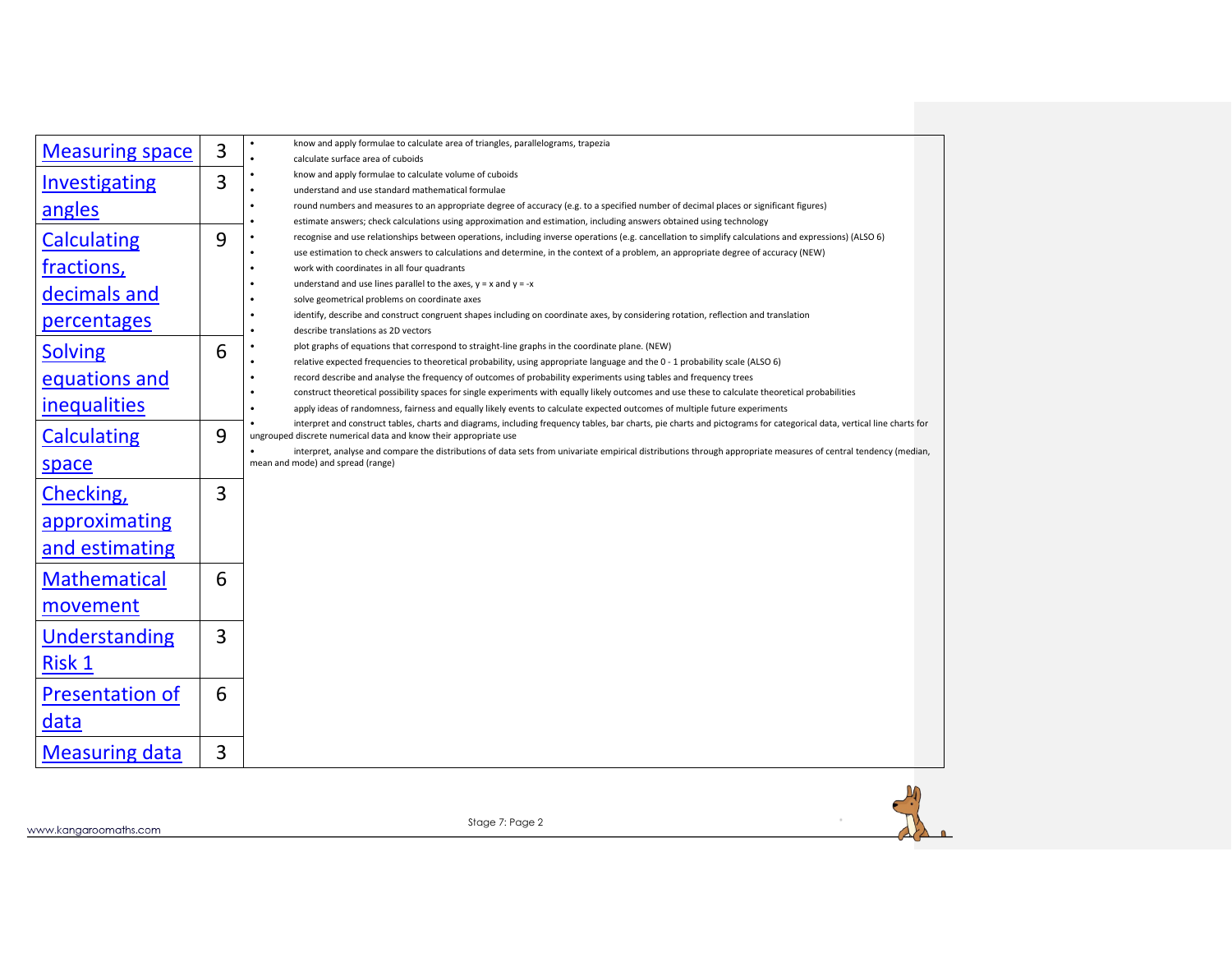<span id="page-2-0"></span>

| Numbers and the number system                                                                                                                                                                                                                                                                                                                                                                                                                                                                                                                                                                                                                                                                                                                                                                                                                                                                                                                                                                                                                                                                                                                                                     | Stage 8                                                                                                                                                                                                              |                                                                             |                                                                                                                                                           | 6 hours                                                                                                                                                                                                                |                                                                         |
|-----------------------------------------------------------------------------------------------------------------------------------------------------------------------------------------------------------------------------------------------------------------------------------------------------------------------------------------------------------------------------------------------------------------------------------------------------------------------------------------------------------------------------------------------------------------------------------------------------------------------------------------------------------------------------------------------------------------------------------------------------------------------------------------------------------------------------------------------------------------------------------------------------------------------------------------------------------------------------------------------------------------------------------------------------------------------------------------------------------------------------------------------------------------------------------|----------------------------------------------------------------------------------------------------------------------------------------------------------------------------------------------------------------------|-----------------------------------------------------------------------------|-----------------------------------------------------------------------------------------------------------------------------------------------------------|------------------------------------------------------------------------------------------------------------------------------------------------------------------------------------------------------------------------|-------------------------------------------------------------------------|
| <b>KNOWLEDGE</b>                                                                                                                                                                                                                                                                                                                                                                                                                                                                                                                                                                                                                                                                                                                                                                                                                                                                                                                                                                                                                                                                                                                                                                  |                                                                                                                                                                                                                      |                                                                             |                                                                                                                                                           | The Big Picture: Number and Place Value progression map                                                                                                                                                                |                                                                         |
| use positive integer powers and associated real roots (square, cube and higher), recognise powers of 2, 3, 4, 5 (ALSO 6)                                                                                                                                                                                                                                                                                                                                                                                                                                                                                                                                                                                                                                                                                                                                                                                                                                                                                                                                                                                                                                                          |                                                                                                                                                                                                                      |                                                                             |                                                                                                                                                           |                                                                                                                                                                                                                        |                                                                         |
| use the concepts and vocabulary of prime numbers, highest common factor, lowest common multiple, prime factorisation, including using product notation and the unique factorisation theorem (NEW)                                                                                                                                                                                                                                                                                                                                                                                                                                                                                                                                                                                                                                                                                                                                                                                                                                                                                                                                                                                 |                                                                                                                                                                                                                      |                                                                             |                                                                                                                                                           |                                                                                                                                                                                                                        |                                                                         |
|                                                                                                                                                                                                                                                                                                                                                                                                                                                                                                                                                                                                                                                                                                                                                                                                                                                                                                                                                                                                                                                                                                                                                                                   |                                                                                                                                                                                                                      |                                                                             |                                                                                                                                                           |                                                                                                                                                                                                                        |                                                                         |
| <b>SKILLS</b>                                                                                                                                                                                                                                                                                                                                                                                                                                                                                                                                                                                                                                                                                                                                                                                                                                                                                                                                                                                                                                                                                                                                                                     |                                                                                                                                                                                                                      | Suggested resources                                                         |                                                                                                                                                           |                                                                                                                                                                                                                        |                                                                         |
| • Recall prime numbers up to 50<br>• Solve problems involving prime numbers<br>• Know how to test if a number up to 150 is prime<br>• Use highest common factors to solve problems<br>• Know that there is only one set of prime factors for any integer<br>• Use lowest common multiples to solve problems<br>Know the meaning of 'highest common factor' and 'lowest common multiple'<br>• Explore powers and roots<br>Investigate number patterns<br>Recognise when a problem involves using the highest common factor of two numbers<br>Recognise when a problem involves using the lowest common multiple of two numbers<br>$n^2$ and $n^2$ + n; $n^2$ + 1; n! + 1; n! - 1; x <sup>2</sup> + x +41<br>Understand the use of notation for powers<br>KM: Use the method of Eratosthenes' sieve to identify prime numbers, but on a grid 6 across by 17 down<br>Know the meaning of the square root symbol $(V)$<br>instead. What do you notice?<br>Use a scientific calculator to calculate powers and roots<br>KM: Square number puzzle<br>Make the connection between squares and square roots (and cubes and cube roots)<br>KM: History and Culture: Goldbach's Conjectures |                                                                                                                                                                                                                      |                                                                             | KM: Exploring primes activities: Factors of square numbers; Mersenne primes; LCM sequence; $n^2$ and $(n + 1)^2$ ;                                        |                                                                                                                                                                                                                        |                                                                         |
| Identify the first 10 triangular numbers<br>Recall the first 15 square numbers                                                                                                                                                                                                                                                                                                                                                                                                                                                                                                                                                                                                                                                                                                                                                                                                                                                                                                                                                                                                                                                                                                    |                                                                                                                                                                                                                      | <b>NRICH: Factors and multiples</b>                                         |                                                                                                                                                           |                                                                                                                                                                                                                        | <b>Commented [MKA1]:</b> Not sure this fits here. Move to<br>Sequences. |
| Recall the first 5 cube numbers<br>Use linear number patterns to solve problems                                                                                                                                                                                                                                                                                                                                                                                                                                                                                                                                                                                                                                                                                                                                                                                                                                                                                                                                                                                                                                                                                                   | NRICH: Powers and roots                                                                                                                                                                                              |                                                                             |                                                                                                                                                           | <b>Commented [MKA2]:</b> Move to sequences                                                                                                                                                                             |                                                                         |
|                                                                                                                                                                                                                                                                                                                                                                                                                                                                                                                                                                                                                                                                                                                                                                                                                                                                                                                                                                                                                                                                                                                                                                                   |                                                                                                                                                                                                                      | Learning review<br>www.diagnosticquestions.com                              |                                                                                                                                                           |                                                                                                                                                                                                                        |                                                                         |
|                                                                                                                                                                                                                                                                                                                                                                                                                                                                                                                                                                                                                                                                                                                                                                                                                                                                                                                                                                                                                                                                                                                                                                                   |                                                                                                                                                                                                                      |                                                                             |                                                                                                                                                           |                                                                                                                                                                                                                        |                                                                         |
| Prerequisites                                                                                                                                                                                                                                                                                                                                                                                                                                                                                                                                                                                                                                                                                                                                                                                                                                                                                                                                                                                                                                                                                                                                                                     | Mathematical language                                                                                                                                                                                                |                                                                             | <b>Agreed Common Teaching Approaches</b>                                                                                                                  |                                                                                                                                                                                                                        |                                                                         |
| Know how to find common multiples of two given numbers<br>• Know how to find common factors of two given numbers<br>• Recall multiplication facts to $12 \times 12$ and associated division facts<br>Bring on the Maths <sup>+</sup> : Moving on up!<br>Number and Place Value: v6                                                                                                                                                                                                                                                                                                                                                                                                                                                                                                                                                                                                                                                                                                                                                                                                                                                                                                | ((Lowest) common) multiple and LCM<br>((Highest) common) factor and HCF<br>Power<br>(Square and cube) root<br>Triangular number, Square number, Cube number, Prime number<br>Linear sequence                         |                                                                             | Pupils need to know how to use a scientific calculator to work out<br>powers and roots.<br>NCETM: Departmental workshop: Index Numbers<br>NCETM: Glossary | Note that while the square root symbol (v) refers to the positive square<br>root of a number, every positive number has a negative square root too.                                                                    |                                                                         |
|                                                                                                                                                                                                                                                                                                                                                                                                                                                                                                                                                                                                                                                                                                                                                                                                                                                                                                                                                                                                                                                                                                                                                                                   | Notation<br>Index notation: e.g. 5 <sup>3</sup> is read as '5 to the power of 3' and means '3 lots<br>of 5 multiplied together<br>means 'the positive square root of 49'; <sup>3</sup> V8 means 'the cube root of 8' | Radical notation: e.g. V49 is generally read as 'the square root of 49' and | Common approaches<br>two factors.                                                                                                                         | The following definition of a prime number should be used in order to<br>3entimet confusion about 1: A prime number is a number with exactly<br>Every classroom has a set of number classification posters on the wall |                                                                         |
| Reasoning opportunities and probing questions                                                                                                                                                                                                                                                                                                                                                                                                                                                                                                                                                                                                                                                                                                                                                                                                                                                                                                                                                                                                                                                                                                                                     | <b>Cross Curricular Links</b>                                                                                                                                                                                        |                                                                             | Possible misconceptions                                                                                                                                   |                                                                                                                                                                                                                        |                                                                         |
| • When using Eratosthenes sieve to identify prime numbers, why is<br>there no need to go further than the multiples of 7? If this method<br>was extended to test prime numbers up to 200, how far would you<br>need to go? Convince me.<br>Kenny says '20 is a square number because $10^2$ = 20'. Explain why<br>Kenny is wrong. Kenny is partially correct. How could he change his<br>statement so that it is fully correct?<br>Always / Sometimes / Never: the lowest common multiple of two<br>numbers is found by multiplying the two numbers together                                                                                                                                                                                                                                                                                                                                                                                                                                                                                                                                                                                                                      | • Solve problems involving prime numbers<br>Use highest common factors to solve problems<br>• Use lowest common multiples to solve problems<br>• Explore powers and roots<br>Investigate number patterns             |                                                                             | divisible by itself and 1'<br>A common misconception is to believe that $5^3 = 5 \times 3 = 15$<br>See pedagogical note about the square root symbol too  | Many pupils believe that 1 is a prime number $-$ a misconception<br>which can arise if the definition is taken as 'a number which is                                                                                   |                                                                         |



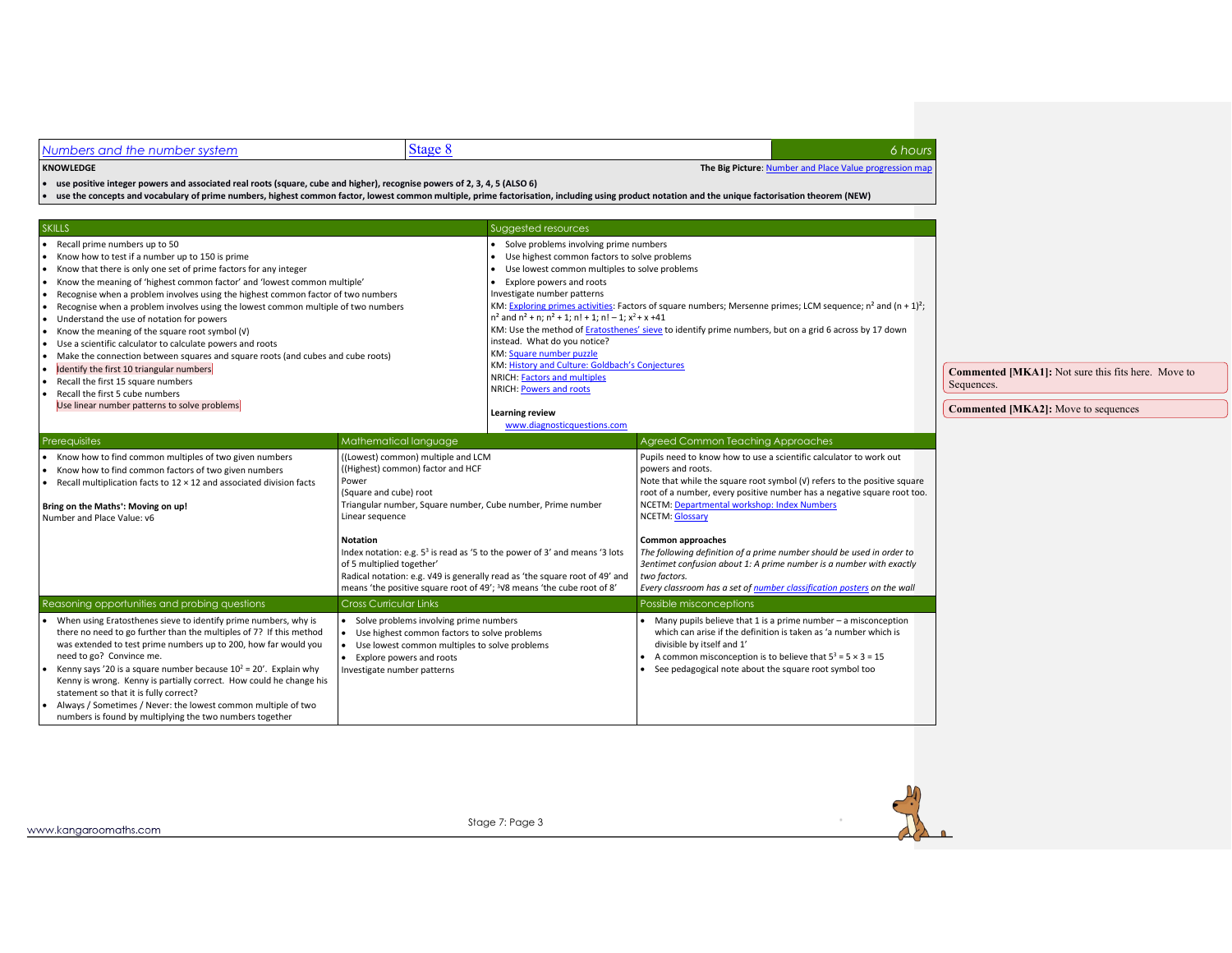## <span id="page-3-0"></span>**Counting and comparing [Stage 8](file://sweep/teacher$/maths/Teaching%20Plans%20(Linked)/2017%2018%20Teaching%20Plans%20and%20SOW/Schemes%20Of%20Work/KS3%20Stages/St8_sow.docx)** 3 *hours* 3 *hours* 3 *<i>hours* 3 *hours* 3 *hours* 3 *hours*

### **KNOWLEDGE The Big Picture**: Number and Place Value progression ma

• **order positive and negative integers, decimals and fractions**

• **use the symbols =,**  $\neq$ **,**  $\lt$ **,**  $>$ **,**  $\leq$ **,**  $\geq$ 

| <b>SKILLS</b>                                                                                                                                                                                                                                                                                                                                                                                                                                                                                 |                                                                                                                                                                                                                                                                                     | Suggested resources                                                                                                                                                                                                                                                        |                                                                                                                                                                                                                                                                                                                                                                                                                                                                                                                                                                                                                                                                                                                                                                                                                                                                                                                       |
|-----------------------------------------------------------------------------------------------------------------------------------------------------------------------------------------------------------------------------------------------------------------------------------------------------------------------------------------------------------------------------------------------------------------------------------------------------------------------------------------------|-------------------------------------------------------------------------------------------------------------------------------------------------------------------------------------------------------------------------------------------------------------------------------------|----------------------------------------------------------------------------------------------------------------------------------------------------------------------------------------------------------------------------------------------------------------------------|-----------------------------------------------------------------------------------------------------------------------------------------------------------------------------------------------------------------------------------------------------------------------------------------------------------------------------------------------------------------------------------------------------------------------------------------------------------------------------------------------------------------------------------------------------------------------------------------------------------------------------------------------------------------------------------------------------------------------------------------------------------------------------------------------------------------------------------------------------------------------------------------------------------------------|
| Place a set of negative numbers in order<br>Place a set of mixed positive and negative numbers in order<br>Identify a common denominator that can be used to order a set of fractions<br>$\bullet$<br>Order fractions where the denominators are not multiples of each other<br>Order a set of numbers including a mixture of fractions, decimals and negative numbers<br>$\bullet$<br>Use inequality symbols to compare numbers<br>$\bullet$<br>Make correct use of the symbols = and $\neq$ |                                                                                                                                                                                                                                                                                     | <b>KM: Farey Sequences</b><br><b>KM: Decimal ordering cards 2</b><br>KM: Maths to Infinity: Fractions, decimals and percentages<br>KM: Maths to Infinity: Directed numbers<br>NRICH: Greater than or less than?<br><b>Learning review</b><br>• www.diagnosticquestions.com |                                                                                                                                                                                                                                                                                                                                                                                                                                                                                                                                                                                                                                                                                                                                                                                                                                                                                                                       |
| <b>Prerequisites</b>                                                                                                                                                                                                                                                                                                                                                                                                                                                                          | Mathematical language                                                                                                                                                                                                                                                               |                                                                                                                                                                                                                                                                            | <b>Agreed Common Teaching Approaches</b>                                                                                                                                                                                                                                                                                                                                                                                                                                                                                                                                                                                                                                                                                                                                                                                                                                                                              |
| Understand that negative numbers are numbers less than zero<br>Order a set of decimals with a mixed number of decimal places (up to<br>a maximum of three)<br>Order fractions where the denominators are multiples of each other<br>Order fractions where the numerator is greater than 1<br>Know how to simplify a fraction by cancelling common factors                                                                                                                                     | Positive number<br>Negative number<br>Integer<br>Numerator<br>Denominator<br><b>Notation</b><br>The 'equals' sign: $=$<br>The 'not equal' sign: $\neq$<br>The inequality symbols: < (less than), > (greater than), $\le$ (less than or<br>equal to), $\geq$ (more than or equal to) |                                                                                                                                                                                                                                                                            | Zero is neither positive nor negative. The set of integers includes the<br>natural numbers {1, 2, 3, }, zero (0) and the 'opposite' of the natural<br>numbers {-1, -2, -3, }.<br>Pupil must use language correctly to avoid reinforcing misconceptions:<br>for example, 0.45 should never be read as 'zero point forty-five'; 5 > 3<br>should be read as 'five is greater than 3', not '5 is bigger than 3'.<br>Ensure that pupils read information carefully and check whether the<br>required order is smallest first or greatest first.<br>The equals sign was designed by Robert Recorde in 1557 who also<br>introduced the plus (+) and minus (-) symbols.<br><b>NCETM: Glossary</b><br>Common approaches<br>Teachers use the language 'negative number' to avoid future confusion<br>with calculation that can result by using 'minus number'<br>Every classroom has a negative number washing line on the wall |
| Reasoning opportunities and probing questions                                                                                                                                                                                                                                                                                                                                                                                                                                                 | <b>Cross Curricular Links</b>                                                                                                                                                                                                                                                       |                                                                                                                                                                                                                                                                            | Possible misconceptions                                                                                                                                                                                                                                                                                                                                                                                                                                                                                                                                                                                                                                                                                                                                                                                                                                                                                               |
| Jenny writes down 0.400 > 0.58. Kenny writes down 0.400 < 0.58.<br>Who do you agree with? Why?<br>Find a fraction which is greater than 3/5 and less than 7/8. And<br>another. And another<br>Convince me that $-15 < -3$                                                                                                                                                                                                                                                                     | Compare numbers<br>Order numbers<br>$\bullet$                                                                                                                                                                                                                                       |                                                                                                                                                                                                                                                                            | Some pupils may believe that 0.400 is greater than 0.58<br>Pupils may believe, incorrectly, that:<br>- A fraction with a larger denominator is a larger fraction<br>- A fraction with a larger numerator is a larger fraction<br>- A fraction involving larger numbers is a larger fraction<br>Some pupils may believe that -6 is greater than -3. For this reason<br>ensure pupils avoid saying 'bigger than'                                                                                                                                                                                                                                                                                                                                                                                                                                                                                                        |

www.kangaroomaths.com

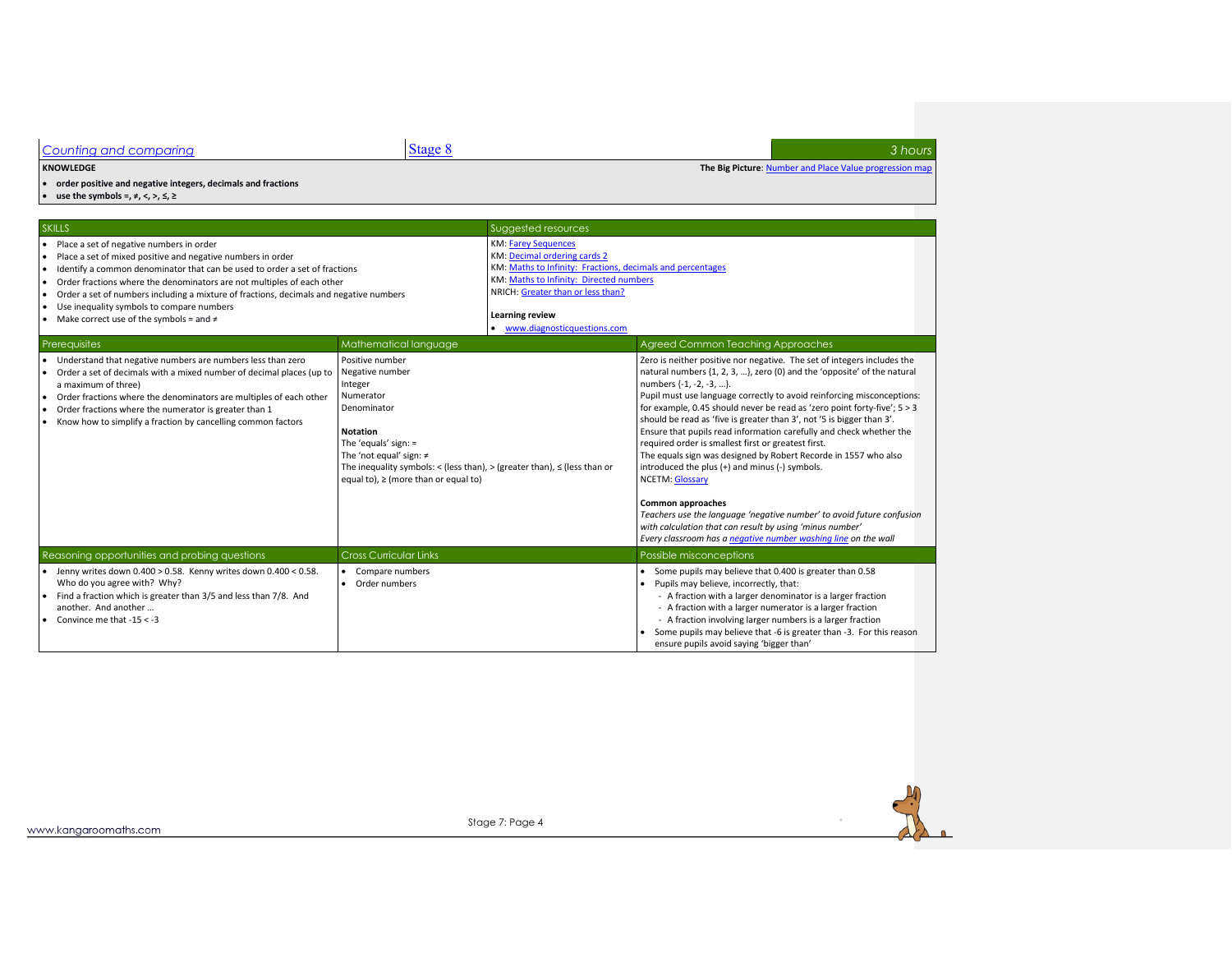### <span id="page-4-0"></span>**Calculating** [Stage 8](file://sweep/teacher$/maths/Teaching%20Plans%20(Linked)/2017%2018%20Teaching%20Plans%20and%20SOW/Schemes%20Of%20Work/KS3%20Stages/St8_sow.docx) 9 *hours* 8 9 *hours* 8 *Stage 8* **12** *Algeria 8 <b>Stage 8 12 <i>Stage 8* **12** *n n n n n n n n n n n n n n n n n n n n*

## **KNOWLEDGE The Big Picture:** Calculation progression ma

• **understand and use place value (e.g. when working with very large or very small numbers, and when calculating with decimals)**

• **apply the four operations, including formal written methods, to integers and decimals and simple fractions (proper and improper) an mixed numbers**

• **use conventional notation for priority of operations, including brackets (ALSO 6)**

| <b>SKILLS</b>                                                                                                                                                                                                                                                                                                                                                                                                                                                                                                                                                                                                                                                                                                            |                                                                                                                                                           | Suggested resources                                                                                                                                                                                                                                                                                                        |                                                                                                                                                                                                                                                                                                                                                                                                                                                                                                                                                                                                                                                                                             |
|--------------------------------------------------------------------------------------------------------------------------------------------------------------------------------------------------------------------------------------------------------------------------------------------------------------------------------------------------------------------------------------------------------------------------------------------------------------------------------------------------------------------------------------------------------------------------------------------------------------------------------------------------------------------------------------------------------------------------|-----------------------------------------------------------------------------------------------------------------------------------------------------------|----------------------------------------------------------------------------------------------------------------------------------------------------------------------------------------------------------------------------------------------------------------------------------------------------------------------------|---------------------------------------------------------------------------------------------------------------------------------------------------------------------------------------------------------------------------------------------------------------------------------------------------------------------------------------------------------------------------------------------------------------------------------------------------------------------------------------------------------------------------------------------------------------------------------------------------------------------------------------------------------------------------------------------|
| • Use knowledge of place value to multiply with decimals<br>Use knowledge of place value to divide a decimal<br>Use knowledge of place value to divide by a decimal<br>Use knowledge of inverse operations when dividing with decimals<br>Be fluent at multiplying a three-digit or a two-digit number by a two-digit number<br>Be fluent when using the method of short division<br>Know the order of operations for the four operations<br>$\bullet$<br>Use brackets in problem involving the order of operations<br>$\bullet$<br>Understand and apply the fact that addition and subtraction have equal priority<br>$\bullet$<br>• Understand and apply the fact that multiplication and division have equal priority |                                                                                                                                                           | KM: Long multiplication template<br><b>KM: Dividing (lots)</b><br><b>KM: Misplaced points</b><br>KM: Maths to Infinity: Multiplying and dividing<br><b>NRICH: Cinema Problem</b><br>NRICH: Funny factorisation<br>NRICH: Skeleton<br>NRICH: Long multiplication<br><b>Learning review</b><br>• www.diagnosticquestions.com |                                                                                                                                                                                                                                                                                                                                                                                                                                                                                                                                                                                                                                                                                             |
| Prerequisites                                                                                                                                                                                                                                                                                                                                                                                                                                                                                                                                                                                                                                                                                                            | Mathematical language                                                                                                                                     |                                                                                                                                                                                                                                                                                                                            | <b>Agreed Common Teaching Approaches</b>                                                                                                                                                                                                                                                                                                                                                                                                                                                                                                                                                                                                                                                    |
| • Fluently recall multiplication facts up to $12 \times 12$<br>Fluently apply multiplication facts when carrying out division<br>Know the formal written method of long multiplication<br>Know the formal written method of short division<br>Know the formal written method of long division<br>Convert between an improper fraction and a mixed number<br>Bring on the Maths <sup>+</sup> : Moving on up!<br>Calculating: v2, v3, v4, v5<br>Fractions, decimals & percentages: v6, v7<br>Solving problems: v2                                                                                                                                                                                                          | Improper fraction<br>Top-heavy fraction<br>Mixed number<br>Operation<br>Inverse<br>Long multiplication<br>Short division<br>Long division<br>Remainder    |                                                                                                                                                                                                                                                                                                                            | Establish level of understanding and ability based on expectations of<br>pupils at primary school<br>The grid method is promoted as a method that aids numerical<br>understanding and later progresses to multiplying algebraic statements.<br>NCETM: Departmental workshop: Place Value<br><b>NCETM: Subtraction</b><br>NCETM: Multiplication and division<br><b>NCETM: Glossary</b><br>Common approaches<br>The use of long multiplication is to be promoted as the 'most efficient<br>method'.<br>Short division is promoted as the 'most efficient method'.<br>If any acronym is promoted to help remember the order of operations,<br>then BIDMAS is used as the I stands for indices. |
| Reasoning opportunities and probing questions                                                                                                                                                                                                                                                                                                                                                                                                                                                                                                                                                                                                                                                                            | <b>Cross Curricular Links</b>                                                                                                                             |                                                                                                                                                                                                                                                                                                                            | Possible misconceptions                                                                                                                                                                                                                                                                                                                                                                                                                                                                                                                                                                                                                                                                     |
| • Jenny says that $2 + 3 \times 5 = 25$ . Kenny says that $2 + 3 \times 5 = 17$ . Who is<br>correct? How do you know?<br>Find missing digits in otherwise completed long multiplication / short<br>division calculations<br>Show me a calculation that is connected to $14 \times 26 = 364$ . And<br>another, and another                                                                                                                                                                                                                                                                                                                                                                                                | Apply understanding of place value<br>Explore written methods of calculation<br>Calculate with decimals<br>Know and apply the correct order of operations |                                                                                                                                                                                                                                                                                                                            | • The use of BIDMAS (or BODMAS) can imply that division takes priority<br>over multiplication, and that addition takes priority over subtraction.<br>This can result in incorrect calculations.<br>Pupils may incorrectly apply place value when dividing by a decimal<br>for example by making the answer 10 times bigger when it should be<br>10 times smaller.                                                                                                                                                                                                                                                                                                                           |

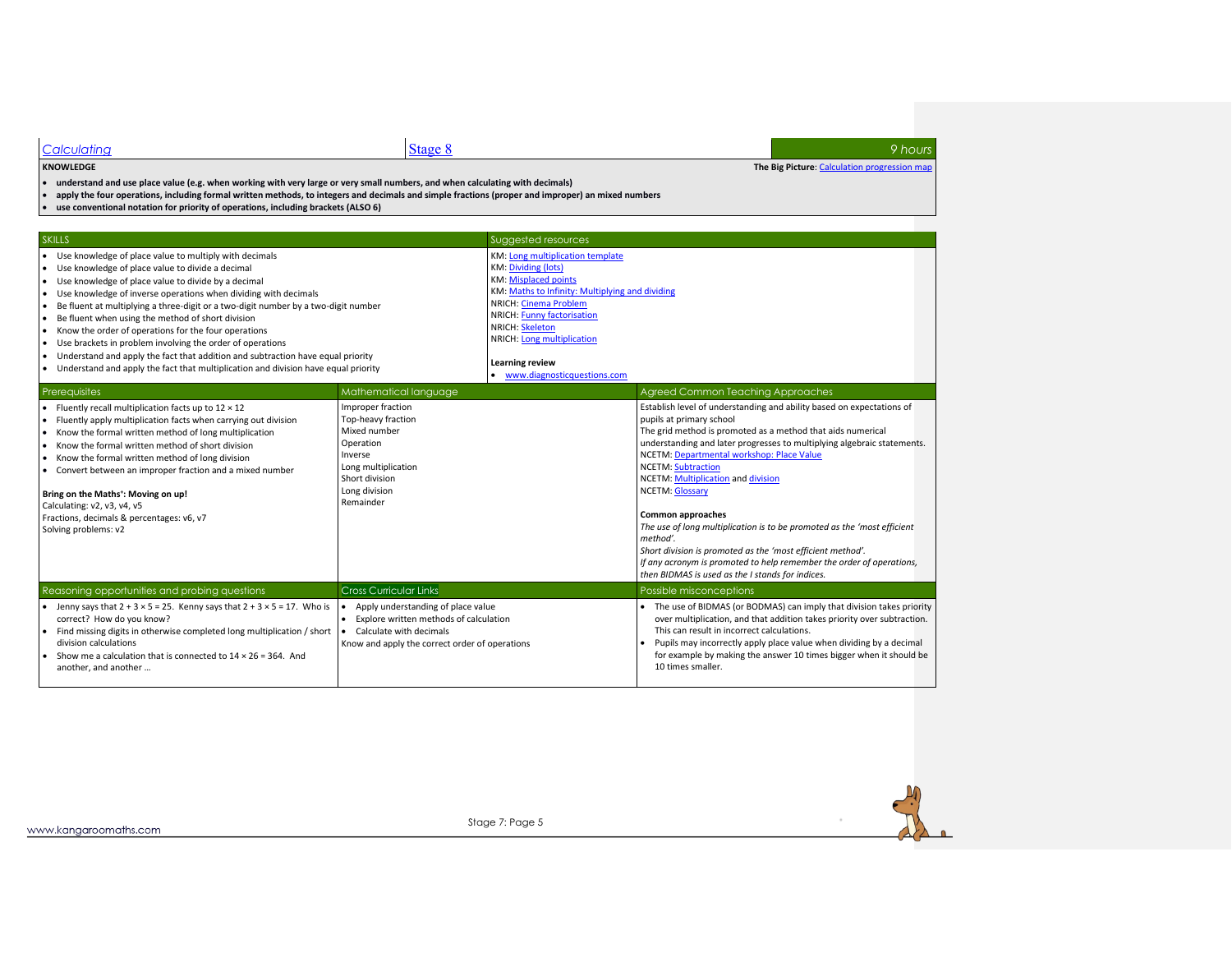<span id="page-5-0"></span>

| <b>Visualising and constructing</b><br>Stage 8<br>6 hours |
|-----------------------------------------------------------|
|-----------------------------------------------------------|

**KNOWLEDGE The Big Picture:** Properties of Shape progression ma

• use conventional terms and notations: points, lines, vertices, edges, planes, parallel lines, perpendicular lines, right angles, polygons, regular polygons and polygons with reflection and/or rotation symmetries (ALSO **6)**

• **use the standard conventions for labelling and referring to the sides and angles of triangles (ALSO 6)**

• **draw diagrams from written description**

| <b>SKILLS</b><br>• Know the meaning of faces, edges and vertices<br>Use notation for parallel lines<br>Know the meaning of 'perpendicular' and identify perpendicular lines<br>Know the meaning of 'regular' polygons<br>Identify line and rotational symmetry in polygons<br>Use AB notation for describing lengths<br>• Use ∠ABC notation for describing angles<br>• Use ruler and protractor to construct triangles from written descriptions<br>Use ruler and compasses to construct triangles when all three sides known |                                                                                                                                                                                                                                                                                                                                                                                        | Suggested resources<br>KM: Shape work (selected activities)<br>NRICH: Notes on a triangle<br><b>Learning review</b><br>www.diagnosticquestions.com |                                                                                                                                                                                                                                                                                                                                                                                               |
|-------------------------------------------------------------------------------------------------------------------------------------------------------------------------------------------------------------------------------------------------------------------------------------------------------------------------------------------------------------------------------------------------------------------------------------------------------------------------------------------------------------------------------|----------------------------------------------------------------------------------------------------------------------------------------------------------------------------------------------------------------------------------------------------------------------------------------------------------------------------------------------------------------------------------------|----------------------------------------------------------------------------------------------------------------------------------------------------|-----------------------------------------------------------------------------------------------------------------------------------------------------------------------------------------------------------------------------------------------------------------------------------------------------------------------------------------------------------------------------------------------|
| Prerequisites<br>• Use a ruler to measure and draw lengths to the nearest millimetre<br>• Use a protractor to measure and draw angles to the nearest degree                                                                                                                                                                                                                                                                                                                                                                   | Mathematical language<br>Edge, Face, Vertex (Vertices)<br>Plane<br>Parallel<br>Perpendicular<br>Regular polygon<br>Rotational symmetry<br><b>Notation</b><br>The line between two points A and B is AB<br>The angle made by points A, B and C is $\angle$ ABC<br>The angle at the point A is Â<br>Arrow notation for sets of parallel lines<br>Dash notation for sides of equal length |                                                                                                                                                    | Agreed Common Teaching Approaches<br>NCETM: Departmental workshop: Constructions<br>The equals sign was designed (by Robert Recorde in 1557) based on two<br>equal length lines that are equidistant<br><b>NCETM: Glossary</b><br>Common approaches<br>Dynamic geometry software to be used by all students to construct and<br>explore dynamic diagrams of perpendicular and parallel lines. |
| Reasoning opportunities and probing questions<br>• Given SSS, how many different triangles can be constructed? Why?<br>Repeat for ASA, SAS, SSA, AAS, AAA.<br>• Always / Sometimes / Never: to draw a triangle you need to know the<br>size of three angles; to draw a triangle you need to know the size of<br>three sides.<br>• Convince me that a hexagon can have rotational symmetry with<br>order 2.                                                                                                                    | <b>Cross Curricular Links</b><br>Interpret geometrical conventions and notation<br>Apply geometrical conventions and notation<br>Bring on the Maths <sup>+</sup> : Moving on up!<br>Properties of shapes: v3, v4                                                                                                                                                                       |                                                                                                                                                    | Possible misconceptions<br>• Two line segments that do not touch are perpendicular if they would<br>meet at right angles when extended<br>Pupils may believe, incorrectly, that:<br>- perpendicular lines have to be horizontal / vertical<br>- only straight lines can be parallel<br>- all triangles have rotational symmetry of order 3<br>- all polygons are regular                      |

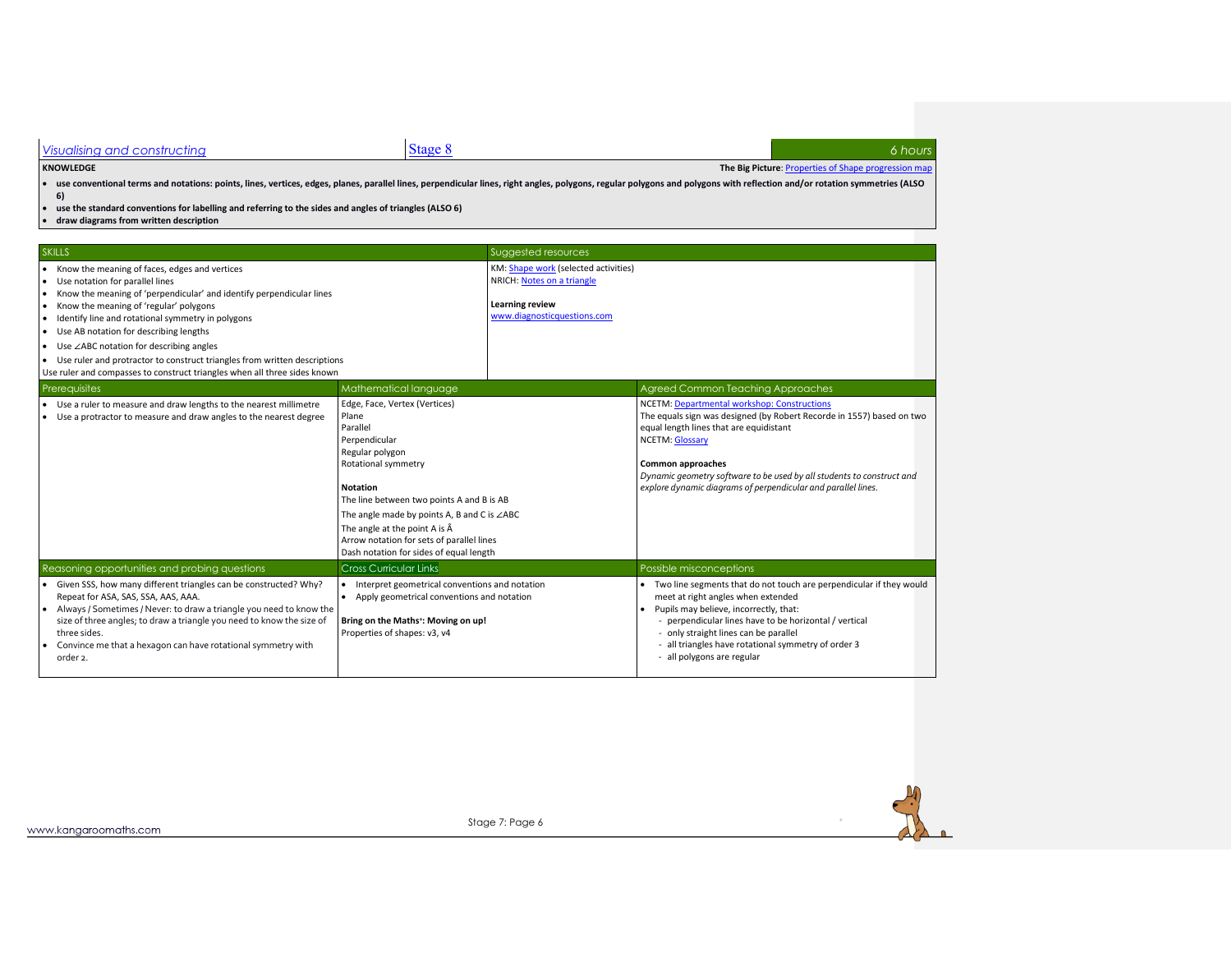<span id="page-6-0"></span>

| Investigation proportion of shapes<br>investigating properties of snapes | Stage 8 | 6 hours |
|--------------------------------------------------------------------------|---------|---------|
|                                                                          |         |         |

**KNOWLEDGE The Big Picture:** <u>Properties of Shape progression ma</u>

• **identify properties of: cubes, cuboids, prisms, cylinders, pyramids, cones and spheres the faces, surfaces, edges and vertices of (ALSO 6 and crossover with Visualising and Constructing)**

• **derive and apply the properties and definitions of: special types of quadrilaterals, including square, rectangle, parallelogram, trapezium, kite and rhombus; and triangles and other plane figures using appropriate language**

• **find unknown angles in any triangles, quadrilaterals and regular polygons (NEW)**

| <b>SKILLS</b>                                                                                                                                                                                                                                                                                                                                                                                                                                                                                                                                                                                                                                                    | <b>SUGGESTED RESOURCES</b>                                                                                                                                                                                                                                                                                                                                                                                                                   |                                                                                                                                                                                                                                                                                                                                                                                                                                                                                                                                                                                                                                                                         |
|------------------------------------------------------------------------------------------------------------------------------------------------------------------------------------------------------------------------------------------------------------------------------------------------------------------------------------------------------------------------------------------------------------------------------------------------------------------------------------------------------------------------------------------------------------------------------------------------------------------------------------------------------------------|----------------------------------------------------------------------------------------------------------------------------------------------------------------------------------------------------------------------------------------------------------------------------------------------------------------------------------------------------------------------------------------------------------------------------------------------|-------------------------------------------------------------------------------------------------------------------------------------------------------------------------------------------------------------------------------------------------------------------------------------------------------------------------------------------------------------------------------------------------------------------------------------------------------------------------------------------------------------------------------------------------------------------------------------------------------------------------------------------------------------------------|
| Investigate the properties of 3D shapes<br>$\bullet$<br>Explore quadrilaterals<br><b>Explore triangles</b><br>$\bullet$<br>Know the vocabulary of 3D shapes<br>$\bullet$<br>Know the connection between faces, edges and vertices in 3D shapes<br>$\bullet$<br>Visualise a 3D shape from its net<br>$\bullet$<br>Recall the names and shapes of special triangles and quadrilaterals<br>٠<br>Know the meaning of a diagonal of a polygon<br>Know the properties of the special quadrilaterals (including diagonals)<br>$\bullet$<br>Apply the properties of triangles to solve problems<br>$\bullet$<br>Apply the properties of quadrilaterals to solve problems |                                                                                                                                                                                                                                                                                                                                                                                                                                              |                                                                                                                                                                                                                                                                                                                                                                                                                                                                                                                                                                                                                                                                         |
| Prerequisites                                                                                                                                                                                                                                                                                                                                                                                                                                                                                                                                                                                                                                                    | Mathematical language                                                                                                                                                                                                                                                                                                                                                                                                                        | Pedagogical notes                                                                                                                                                                                                                                                                                                                                                                                                                                                                                                                                                                                                                                                       |
| Know the names of common 3D shapes<br>Know the meaning of face, edge, vertex<br>$\bullet$<br>Understand the principle of a net<br>$\bullet$<br>Know the names of special triangles<br>٠<br>Know the names of special quadrilaterals<br>$\bullet$<br>Know the meaning of parallel, perpendicular<br>$\bullet$<br>Know the notation for equal sides, parallel sides, right angles<br>$\bullet$<br>Bring on the Maths <sup>+</sup> : Moving on up!<br>Properties of shapes: v1, v2                                                                                                                                                                                  | Face, Edge, Vertex (Vertices)<br>Cube, Cuboid, Prism, Cylinder, Pyramid, Cone, Sphere<br>Quadrilateral<br>Square, Rectangle, Parallelogram, (Isosceles) Trapezium, Kite, Rhombus<br>Delta, Arrowhead<br>Diagonal<br>Perpendicular<br>Parallel<br>Triangle<br>Scalene, Right-angled, Isosceles, Equilateral<br><b>Notation</b><br>Dash notation to represent equal lengths in shapes and geometric<br>diagrams<br>Right angle notation        | Ensure that pupils do not use the word 'diamond' to describe a kite, or a<br>square that is 45° to the horizontal. 'Diamond' is not the mathematical<br>name of any shape.<br>A cube is a special case of a cuboid and a rhombus is a special case of a<br>parallelogram<br>A prism must have a polygonal cross-section, and therefore a cylinder is<br>not a prism. Similarly, a cone is not a pyramid.<br>NCETM: Departmental workshop: 2D shapes<br>NCETM: Glossary<br><b>Common approaches</b><br>Every classroom has a set of triangle posters and quadrilateral posters on<br>the wall<br>Models of 3D shapes to be used by all students during this unit of work |
| Reasoning opportunities and probing questions                                                                                                                                                                                                                                                                                                                                                                                                                                                                                                                                                                                                                    | Suggested resources                                                                                                                                                                                                                                                                                                                                                                                                                          | Possible misconceptions                                                                                                                                                                                                                                                                                                                                                                                                                                                                                                                                                                                                                                                 |
| Show me an example of a trapezium. And another. And another<br>Always / Sometimes / Never: The number of vertices in a 3D shape is<br>greater than the number of edges<br>• Which quadrilaterals are special examples of other quadrilaterals?<br>Why? Can you create a 'quadrilateral family tree'?<br>• What is the same and what is different: Rhombus / Parallelogram?                                                                                                                                                                                                                                                                                       | KM: Euler's formula<br><b>KM: Visualising 3D shapes</b><br>KM: Dotty activities: Shapes on dotty paper<br>KM: What's special about quadrilaterals? Constructing quadrilaterals<br>from diagonals and 7entimeter7 results.<br>KM: Investigating polygons. Tasks one and two should be carried out<br>with irregular polygons.<br>NRICH: Property chart<br>NRICH: Quadrilaterals game<br><b>Learning review</b><br>www.diagnosticquestions.com | • Some pupils may think that all trapezia are isosceles<br>• Some pupils may think that a diagonal cannot be horizontal or<br>vertical<br>• Two line segments that do not touch are perpendicular if they would<br>meet at right angles when extended. Therefore the diagonals of an<br>arrowhead (delta) are perpendicular despite what some pupils may<br>think<br>• Some pupils may think that a square is only square if 'horizontal', and<br>even that a 'non-horizontal' square is called a diamond<br>• The equal angles of an isosceles triangle are not always the 'base'<br>angles' as some pupils may think                                                  |

www.kangaroomaths.com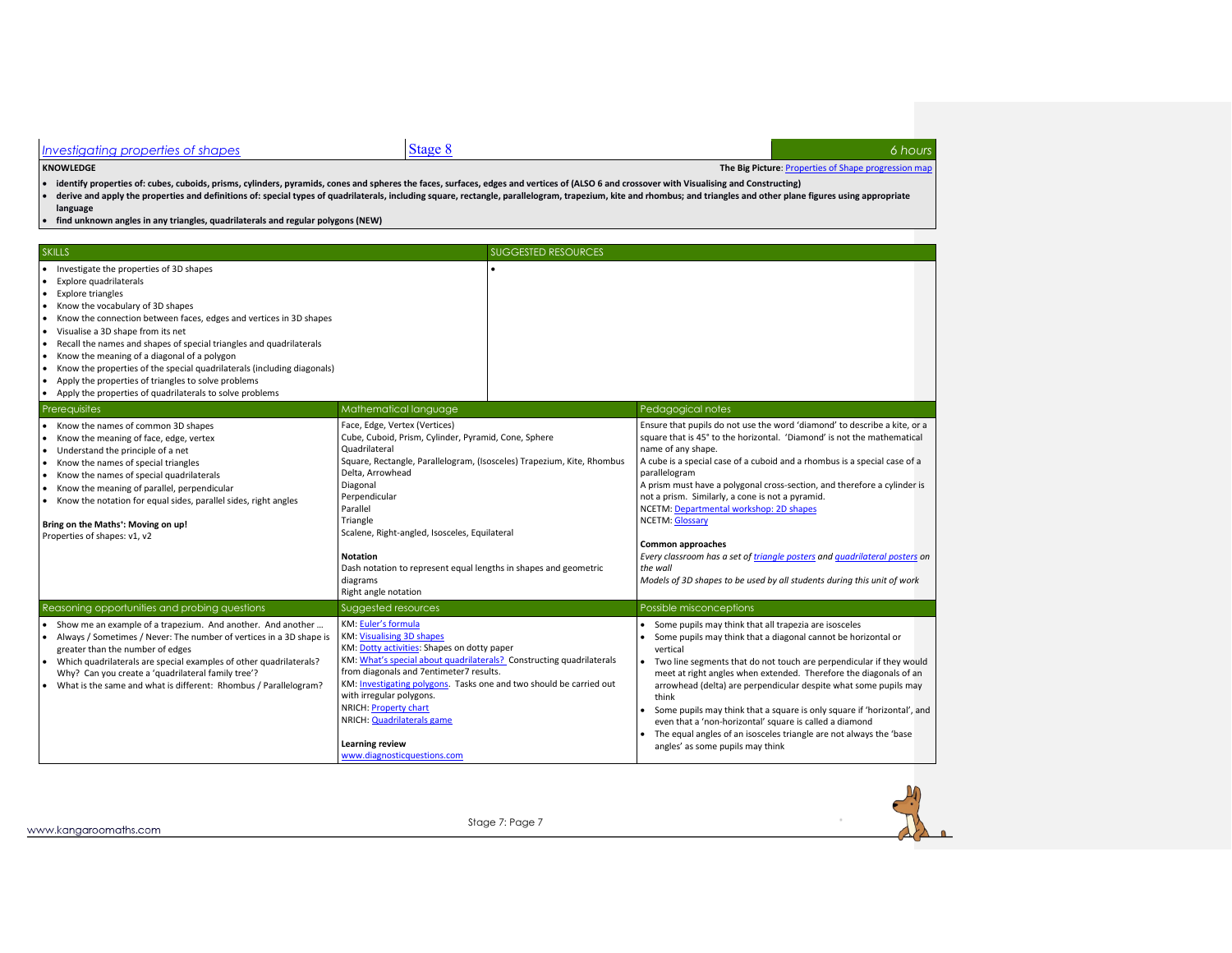<span id="page-7-0"></span>

**KNOWLEDGE The Big Picture:** Algebra progression map in the Big Picture[: Algebra progression map](http://kangaroomaths.com/free_resources/planning/KM_MathematicsProgression_Algebra.xlsx)

• **understand and use the concepts and vocabulary of expressions, equations, formulae and terms (ALSO 6)**

• **use and interpret algebraic notation, including: ab in place of a × b, 3y in place of y + y + y and 3 × y, a² in place of a × a, a³ in place of a × a × a, a/b in place of a ÷ b, brackets (ALSO 6)**

• **simplify and manipulate algebraic expressions by collecting like terms and multiplying a single term over a bracket (ALSO 6)**

• **where appropriate, interpret simple expressions as functions with inputs and outputs (ALSO 6)**

• **substitute numerical values into formulae and expressions (ALSO 6)**

• **rearrange formulae to change the subject (NEW)**

•

| <b>SKILLS</b>                                                                                                                                                                                                                                                                                                                                                                                                                                                                                                                                                                                                                                                                                                                                                                                                                                                                         |                                                                                                                                                                                                               | <b>SUGGESTED RESOURCES</b> |                                                                                                                                                                                                                                                                                                                                                                                                                                 |
|---------------------------------------------------------------------------------------------------------------------------------------------------------------------------------------------------------------------------------------------------------------------------------------------------------------------------------------------------------------------------------------------------------------------------------------------------------------------------------------------------------------------------------------------------------------------------------------------------------------------------------------------------------------------------------------------------------------------------------------------------------------------------------------------------------------------------------------------------------------------------------------|---------------------------------------------------------------------------------------------------------------------------------------------------------------------------------------------------------------|----------------------------|---------------------------------------------------------------------------------------------------------------------------------------------------------------------------------------------------------------------------------------------------------------------------------------------------------------------------------------------------------------------------------------------------------------------------------|
| Understand the vocabulary and notation of algebra<br>Manipulate algebraic expressions<br><b>Explore functions</b><br>Evaluate algebraic statements<br>Know the meaning of expression, term, formula, equation, function<br>Know basic algebraic notation (the rules of algebra)<br>Use letters to represent variables<br>Identify like terms in an expression<br>$\bullet$<br>Simplify an expression by collecting like terms<br>Know how to multiply a (positive) single term over a bracket (the distributive law)<br>Substitute positive numbers into expressions and formulae<br>Given a function, establish outputs from given inputs<br>Given a function, establish inputs from given outputs<br>Use a mapping diagram (function machine) to represent a function<br>Use an expression to represent a function<br>Use the order of operations correctly in algebraic situations |                                                                                                                                                                                                               |                            |                                                                                                                                                                                                                                                                                                                                                                                                                                 |
| Prerequisites                                                                                                                                                                                                                                                                                                                                                                                                                                                                                                                                                                                                                                                                                                                                                                                                                                                                         | Mathematical language                                                                                                                                                                                         |                            | Pedagogical notes                                                                                                                                                                                                                                                                                                                                                                                                               |
| Use symbols (including letters) to represent missing numbers<br>Substitute numbers into worded formulae<br>Substitute numbers into simple algebraic formulae<br>Know the order of operations<br>$\bullet$<br>Bring on the Maths <sup>+</sup> : Moving on up!<br>Algebra: v1                                                                                                                                                                                                                                                                                                                                                                                                                                                                                                                                                                                                           | Algebra<br>Expression, Term, Formula (formulae), Equation, Function, Variable<br>Mapping diagram, Input, Output<br>Represent<br>Substitute<br>Evaluate<br>Like terms<br>Simplify / Collect<br><b>Notation</b> |                            | Pupils will have experienced some algebraic ideas previously. Ensure<br>that there is clarity about the distinction between representing a variable<br>and representing an unknown.<br>Note that each of the statements 4x, 42 and 4½ involves a different<br>operation after the 4, and this can cause problems for some pupils when<br>working with algebra.<br>NCETM: Algebra<br><b>NCETM: Glossary</b><br>Common approaches |
| Reasoning opportunities and probing questions                                                                                                                                                                                                                                                                                                                                                                                                                                                                                                                                                                                                                                                                                                                                                                                                                                         | See key concepts above<br>Suggested resources                                                                                                                                                                 |                            | All pupils are expected to learn about the connection between mapping<br>diagrams and formulae (to represent functions) in preparation for future<br>representations of functions graphically.<br>Possible misconceptions                                                                                                                                                                                                       |

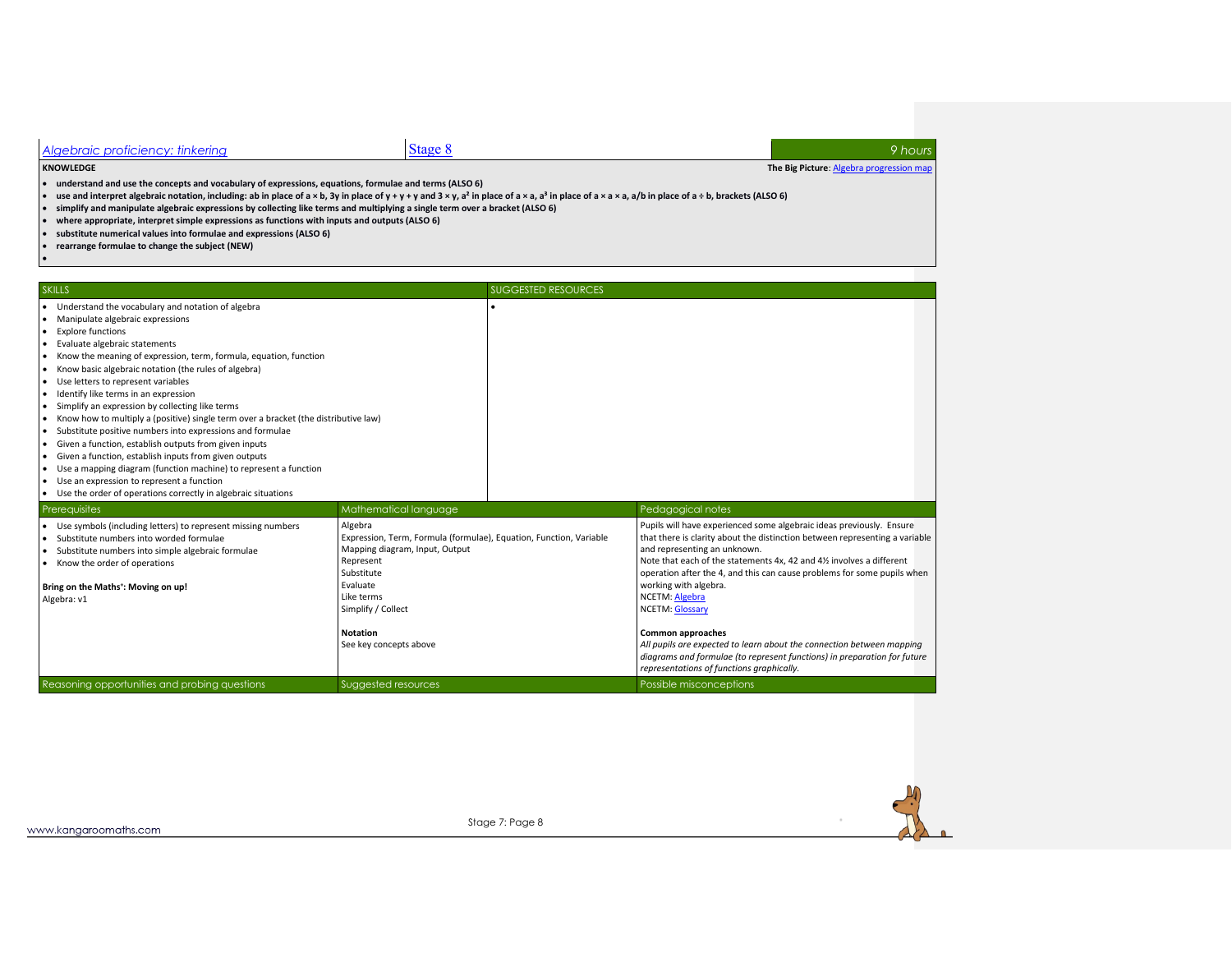| Show me an example of an expression / formula / equation                                                | KM: Pairs in squares. Prove the results algebraically.             | Some pupils may think that it is always true that a=1, b=2, c=3, etc.     |
|---------------------------------------------------------------------------------------------------------|--------------------------------------------------------------------|---------------------------------------------------------------------------|
| Always / Sometimes / Never: $4(g+2) = 4g+8$ , $3(d+1) = 3d+1$ , $a^2 = 2a$ ,                            | KM: Algebra ordering cards                                         | A common misconception is to believe that $a^2 = a \times 2 = a2$ or 2a   |
| $ab = ba$                                                                                               | KM: Spiders and snakes. See the 'clouding the picture' approach    | (which it can do on rare occasions but is not the case in general)        |
| What is wrong?                                                                                          | KM: Use number patterns to develop the multiplying out of brackets | When working with an expression such as 5a, some pupils may think         |
| Jenny writes 2a + 3b + 5a - b = 7a + 3. Kenny writes 2a + 3b + 5a - b = KM: Maths to Infinity: Brackets |                                                                    | that if $a=2$ , then $5a = 52$ .                                          |
| 9ab. What would you write? Why?                                                                         | NRICH: Your number is                                              | Some pupils may think that $3(g+4) = 3g+4$                                |
|                                                                                                         | <b>NRICH: Crossed ends</b>                                         | The convention of not writing a coefficient of 1 (i.e. '1x' is written as |
|                                                                                                         | NRICH: Number pyramids and More number pyramids                    | 'x' may cause some confusion. In particular some pupils may think         |
|                                                                                                         |                                                                    | that $5h - h = 5$                                                         |
|                                                                                                         | <b>Learning review</b>                                             |                                                                           |
|                                                                                                         | www.diagnosticquestions.com                                        |                                                                           |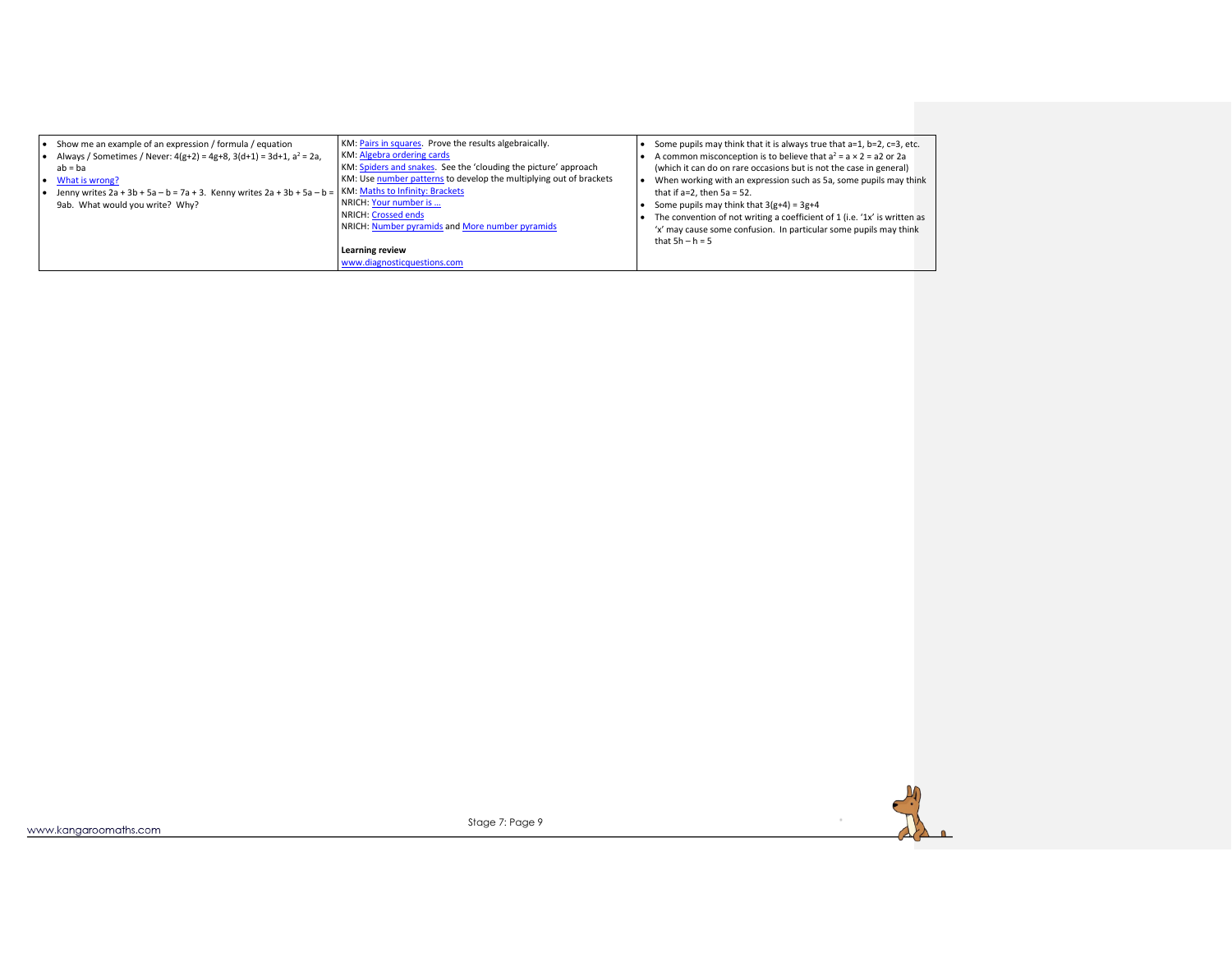## <span id="page-9-0"></span>*Exploring fractions, decimals and percentages* [Stage 8](file://sweep/teacher$/maths/Teaching%20Plans%20(Linked)/2017%2018%20Teaching%20Plans%20and%20SOW/Schemes%20Of%20Work/KS3%20Stages/St8_sow.docx) *6 hours*

### **KNOWLEDGE The Big Picture:** Fractions, decimals and percentages progression ma

• **express one quantity as a fraction of another, where the fraction is less than 1 or greater than 1**

• **express one quantity as a percentage of another**

Fractions, decimals & percentages: v1, v2

• **associate a fraction with division and calculate decimal fraction equivalents (for example 0.375) for a simple fraction (for example 3/8) (NEW, ALSO 6)**

Proportion **Notation**

• **recall and use equivalencies between simple fractions, decimals and percentages, including in different contexts (NEW, ALSO 6)** 

| <b>SKILLS</b>                                                                                                                                                                                                                                                                                                                                                                                                                                                                                                                                                                                              |                                                                                           | <b>SUGGESTED RESOURCES</b> |                                                                                                                                                |
|------------------------------------------------------------------------------------------------------------------------------------------------------------------------------------------------------------------------------------------------------------------------------------------------------------------------------------------------------------------------------------------------------------------------------------------------------------------------------------------------------------------------------------------------------------------------------------------------------------|-------------------------------------------------------------------------------------------|----------------------------|------------------------------------------------------------------------------------------------------------------------------------------------|
| Understand and use top-heavy fractions<br>$\bullet$<br>Understand the meaning of 'percentage'<br>Explore links between fractions and percentages<br>Write one quantity as a fraction of another where the fraction is less than 1<br>Write one quantity as a fraction of another where the fraction is greater than 1<br>Write a fraction in its lowest terms by cancelling common factors<br>Convert between mixed numbers and top-heavy fractions<br>Understand that a percentage means 'number of parts per hundred'<br>Write a percentage as a fraction<br>Write a quantity as a percentage of another |                                                                                           |                            |                                                                                                                                                |
| Prerequisites                                                                                                                                                                                                                                                                                                                                                                                                                                                                                                                                                                                              | Mathematical language                                                                     |                            | Pedagogical notes                                                                                                                              |
| Understand the concept of a fraction as a proportion<br>Understand the concept of equivalent fractions<br>Understand the concept of equivalence between fractions and<br>percentages                                                                                                                                                                                                                                                                                                                                                                                                                       | Fraction<br>Improper fraction<br>Proper fraction<br>Vulgar fraction<br>Top-heavy fraction |                            | NRICH: Teaching fractions with understanding<br><b>NCETM: Teaching fractions</b><br>NCETM: Departmental workshop: Fractions<br>NCETM: Glossary |
| Bring on the Maths <sup>+</sup> : Moving on up!                                                                                                                                                                                                                                                                                                                                                                                                                                                                                                                                                            | Percentage                                                                                |                            | Common approaches                                                                                                                              |

**Common approaches** *All pupils are made aware that 'per cent' is derived from Latin and means 'out of one hundred'*

|                                                                                                                                                                                            | Diagonal fraction bar / horizontal fraction bar                        |                                                                                                                                                                                                            |
|--------------------------------------------------------------------------------------------------------------------------------------------------------------------------------------------|------------------------------------------------------------------------|------------------------------------------------------------------------------------------------------------------------------------------------------------------------------------------------------------|
| Reasoning opportunities and probing questions                                                                                                                                              | Suggested resources                                                    | Possible misconceptions                                                                                                                                                                                    |
| Jenny says '1/10 is the same as proportion as 10% so 1/5 is the same<br>. .<br>proportion as 5%.' What do you think? Why?<br>What is the same and what is different: 1/10 and 10%  1/5 and | KM: Crazy cancelling, silly simplifying<br><b>NRICH: Rod fractions</b> | A fraction can be visualised as divisions of a shape (especially a circle)<br>but some pupils may not recognise that these divisions must be equal<br>in size, or that they can be divisions of any shape. |
| 20%?<br>Show this fraction as part of a square / rectangle / number line /                                                                                                                 | Learning review<br>www.diagnosticquestions.com                         | Pupils may not make the connection that a percentage is a different<br>way of describing a proportion<br>Pupils may think that it is not possible to have a percentage greater<br>than 100%                |

www.kangaroomaths.com

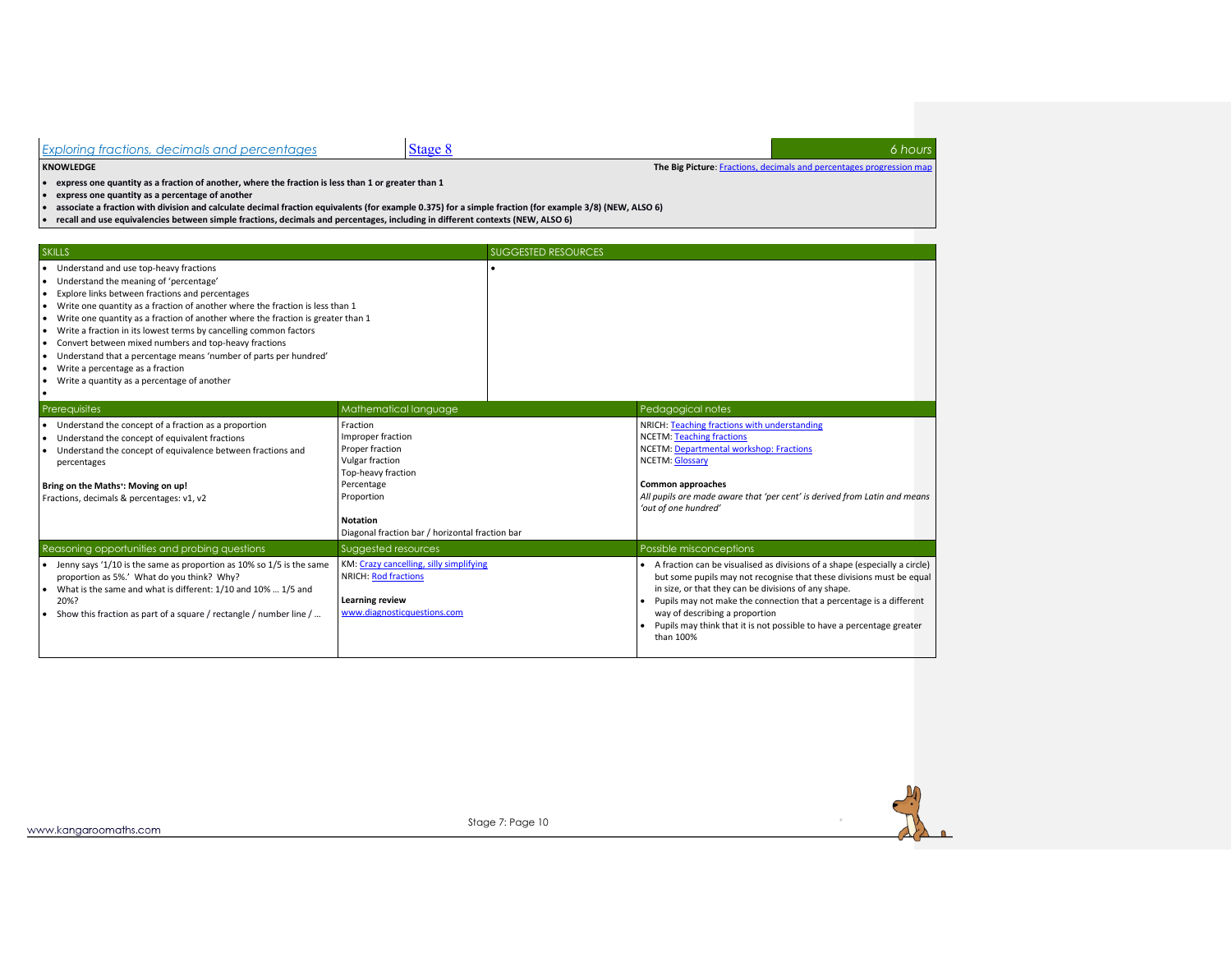<span id="page-10-0"></span>

|                                                          | Proportional reasonina                                                                                                                                                                                                                                                                                                                                                                                                                                                                                                                                                                                                                                                                                                                             | Stage 8                                                                                                                                                                                                                                            |                            | 3 hours                                                                                                                                                                                                                                                                                                                                                                                                                                  |
|----------------------------------------------------------|----------------------------------------------------------------------------------------------------------------------------------------------------------------------------------------------------------------------------------------------------------------------------------------------------------------------------------------------------------------------------------------------------------------------------------------------------------------------------------------------------------------------------------------------------------------------------------------------------------------------------------------------------------------------------------------------------------------------------------------------------|----------------------------------------------------------------------------------------------------------------------------------------------------------------------------------------------------------------------------------------------------|----------------------------|------------------------------------------------------------------------------------------------------------------------------------------------------------------------------------------------------------------------------------------------------------------------------------------------------------------------------------------------------------------------------------------------------------------------------------------|
| <b>KNOWLEDGE</b>                                         |                                                                                                                                                                                                                                                                                                                                                                                                                                                                                                                                                                                                                                                                                                                                                    |                                                                                                                                                                                                                                                    |                            | The Big Picture: Ratio and Proportion progression map                                                                                                                                                                                                                                                                                                                                                                                    |
| use ratio notation, including reduction to simplest form |                                                                                                                                                                                                                                                                                                                                                                                                                                                                                                                                                                                                                                                                                                                                                    |                                                                                                                                                                                                                                                    |                            |                                                                                                                                                                                                                                                                                                                                                                                                                                          |
|                                                          | divide a given quantity into two parts in a given part: part or part: whole ratio                                                                                                                                                                                                                                                                                                                                                                                                                                                                                                                                                                                                                                                                  |                                                                                                                                                                                                                                                    |                            |                                                                                                                                                                                                                                                                                                                                                                                                                                          |
|                                                          |                                                                                                                                                                                                                                                                                                                                                                                                                                                                                                                                                                                                                                                                                                                                                    |                                                                                                                                                                                                                                                    |                            | Return to overview                                                                                                                                                                                                                                                                                                                                                                                                                       |
| <b>SKILLS</b>                                            |                                                                                                                                                                                                                                                                                                                                                                                                                                                                                                                                                                                                                                                                                                                                                    |                                                                                                                                                                                                                                                    | <b>SUGGESTED RESOURCES</b> |                                                                                                                                                                                                                                                                                                                                                                                                                                          |
|                                                          | Understand and use ratio notation<br>Solve problems that involve dividing in a ratio<br>Describe a comparison of measurements or objects using the language 'a to b'<br>Describe a comparison of measurements or objects using ratio notation a:b<br>Use ratio notation to describe a comparison of more than two measurements or objects<br>Convert between different units of measurement<br>State a ratio of measurements in the same units<br>Simplify a ratio by cancelling common factors<br>Identify when a ratio is written in its lowest terms<br>Find the value of a 'unit' in a division in a ratio problem<br>Divide a quantity in two parts in a given part:part ratio<br>Divide a quantity in two parts in a given part: whole ratio |                                                                                                                                                                                                                                                    |                            |                                                                                                                                                                                                                                                                                                                                                                                                                                          |
|                                                          | Express correctly the solution to a division in a ratio problem                                                                                                                                                                                                                                                                                                                                                                                                                                                                                                                                                                                                                                                                                    |                                                                                                                                                                                                                                                    |                            |                                                                                                                                                                                                                                                                                                                                                                                                                                          |
| Prerequisites                                            |                                                                                                                                                                                                                                                                                                                                                                                                                                                                                                                                                                                                                                                                                                                                                    | Mathematical language                                                                                                                                                                                                                              |                            | Pedagogical notes                                                                                                                                                                                                                                                                                                                                                                                                                        |
|                                                          | Find common factors of pairs of numbers<br>Convert between standard metric units of measurement<br>Convert between units of time<br>Recall multiplication facts for multiplication tables up to $12 \times 12$<br>Recall division facts for multiplication tables up to $12 \times 12$<br>Solve comparison problems<br>Bring on the Maths <sup>+</sup> : Moving on up!<br>Ratio and proportion: #1                                                                                                                                                                                                                                                                                                                                                 | Ratio<br>Proportion<br>Compare, comparison<br>Part<br>Simplify<br>Common factor<br>Cancel<br>Lowest terms<br>Unit                                                                                                                                  |                            | Note that ratio notation is first introduced in this stage.<br>When solving division in a ratio problems, ensure that pupils express<br>their solution as two quantities rather than as a ratio.<br><b>NCETM: The Bar Model</b><br><b>NCETM: Multiplicative reasoning</b><br><b>NCETM: Glossary</b><br>Common approaches<br>All pupils are explicitly taught to use the bar model as a way to represent<br>a division in a ratio problem |
|                                                          |                                                                                                                                                                                                                                                                                                                                                                                                                                                                                                                                                                                                                                                                                                                                                    | <b>Notation</b><br>Ratio notation a:b for part:part or part:whole                                                                                                                                                                                  |                            |                                                                                                                                                                                                                                                                                                                                                                                                                                          |
|                                                          | Reasoning opportunities and probing questions                                                                                                                                                                                                                                                                                                                                                                                                                                                                                                                                                                                                                                                                                                      | Suggested resources                                                                                                                                                                                                                                |                            | Possible misconceptions                                                                                                                                                                                                                                                                                                                                                                                                                  |
|                                                          | • Show me a set of objects that demonstrates the ratio 3:2. And<br>another, and another<br>Convince me that the ratio 120mm:0.3m is equivalent to 2:5<br>Always / Sometimes / Never: the smaller number comes first when<br>writing a ratio<br>Using Cuisenaire rods: If the red rod is 1, explain why d (dark green) is<br>3. Can you say the value for all the rods? (w, r, g, p, y, d, b, t, B, o).<br>Extend this understanding of proportion by changing the unit rod<br>e.g. if $r = 1$ , $p = ?$ ; $b = ?$ ; $o + 2B = ?$ If $B = 1$ ; $y = ?$ $3y = ?$ ; $o = ?$ $o + p = ?$ If<br>$o + r = 6/7$ ; t = ?                                                                                                                                   | <b>KM: Maths to Infinity: FDPRP</b><br>KM: Stick on the Maths: Ratio and proportion<br>NRICH: Toad in the hole<br><b>NRICH: Mixing lemonade</b><br>NRICH: Food chains<br>NRICH: Tray bake<br><b>Learning review</b><br>www.diagnosticquestions.com |                            | Some pupils may think that a:b always means part:part<br>• Some pupils may try to simplify a ratio without first ensuring that the<br>units of each part are the same<br>Many pupils will want to identify an additive relationship between<br>$\bullet$<br>two quantities that are in proportion and apply this to other<br>quantities in order to find missing amounts                                                                 |



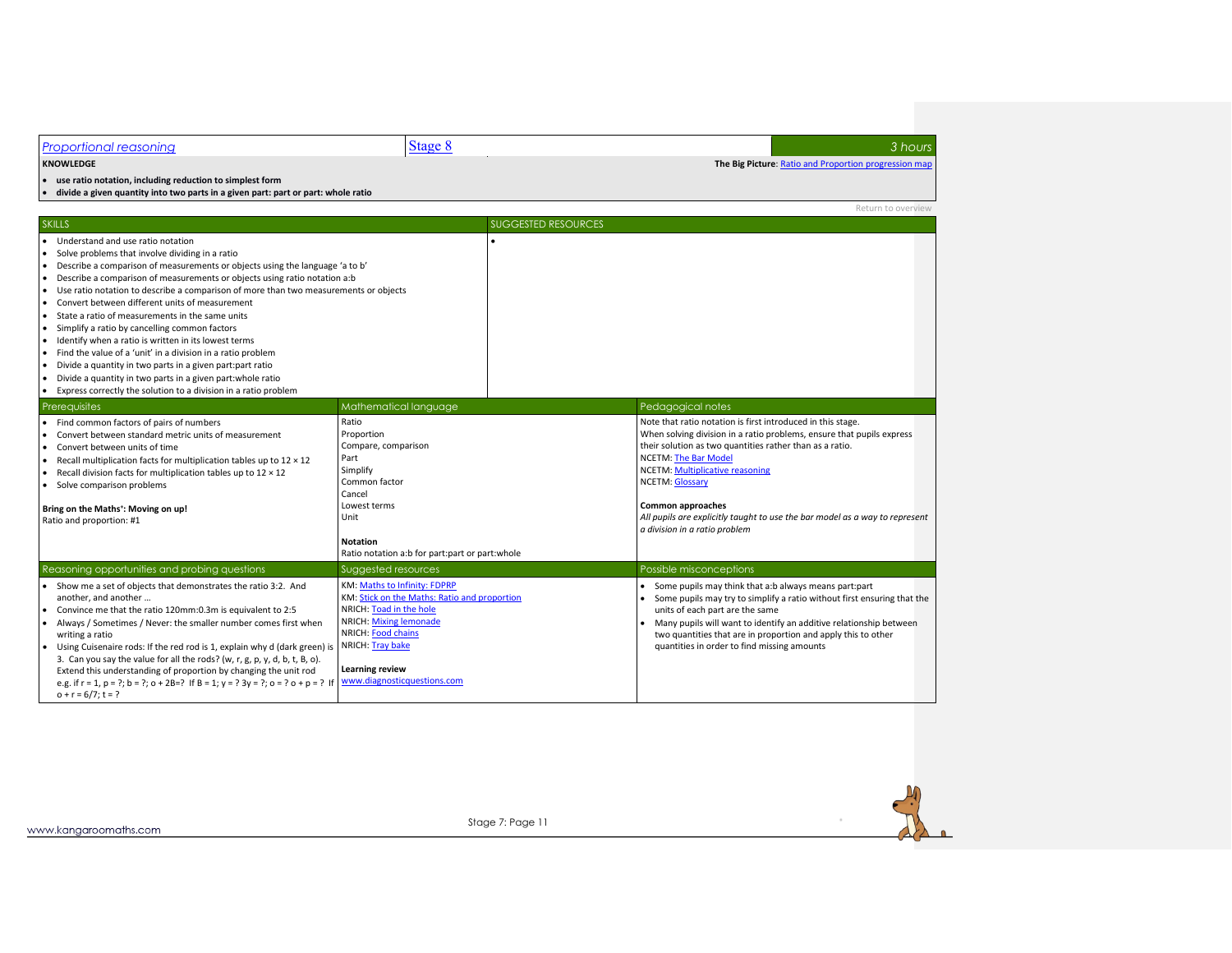<span id="page-11-0"></span>

| <b>Pattern sniffing</b>                                                                                                                                                                                                                                                                                                                                                                                                                                                                           | Stage 8                                                                                                                                                                         |                            | 3 hours                                                                                                                                                                                                                                                                                                                                                      |
|---------------------------------------------------------------------------------------------------------------------------------------------------------------------------------------------------------------------------------------------------------------------------------------------------------------------------------------------------------------------------------------------------------------------------------------------------------------------------------------------------|---------------------------------------------------------------------------------------------------------------------------------------------------------------------------------|----------------------------|--------------------------------------------------------------------------------------------------------------------------------------------------------------------------------------------------------------------------------------------------------------------------------------------------------------------------------------------------------------|
| <b>KNOWLEDGE</b>                                                                                                                                                                                                                                                                                                                                                                                                                                                                                  |                                                                                                                                                                                 |                            | The Big Picture: Algebra progression map                                                                                                                                                                                                                                                                                                                     |
| deduce expressions to calculate the nth term of linear sequences (NEW)                                                                                                                                                                                                                                                                                                                                                                                                                            |                                                                                                                                                                                 |                            |                                                                                                                                                                                                                                                                                                                                                              |
|                                                                                                                                                                                                                                                                                                                                                                                                                                                                                                   |                                                                                                                                                                                 |                            | Return to overview                                                                                                                                                                                                                                                                                                                                           |
| <b>SKILLS</b>                                                                                                                                                                                                                                                                                                                                                                                                                                                                                     |                                                                                                                                                                                 | <b>SUGGESTED RESOURCES</b> |                                                                                                                                                                                                                                                                                                                                                              |
| Explore number sequences<br>٠<br><b>Explore sequences</b><br>Use a term-to-term rule to generate a linear sequence<br>Use a term-to-term rule to generate a non-linear sequence<br>$\bullet$<br>Find the term-to-term rule for a sequence<br>Describe a number sequence<br>Solve problems involving the term-to-term rule for a sequence<br>$\bullet$<br>Solve problems involving the term-to-term rule for a non-numerical sequence                                                              |                                                                                                                                                                                 |                            |                                                                                                                                                                                                                                                                                                                                                              |
| Prerequisites                                                                                                                                                                                                                                                                                                                                                                                                                                                                                     | Mathematical language                                                                                                                                                           |                            | Pedagogical notes                                                                                                                                                                                                                                                                                                                                            |
| Know the vocabulary of sequences<br>Find the next term in a linear sequence<br>Find a missing term in a linear sequence<br>Generate a linear sequence from its description<br>Bring on the Maths <sup>+</sup> : Moving on up!<br>Number and Place Value: #4, #5                                                                                                                                                                                                                                   | Pattern<br>Sequence<br>Linear<br>Term<br>Term-to-term rule<br>Ascending<br>Descending                                                                                           |                            | 'Term-to-term rule' is the only new vocabulary for this unit.<br>Position-to-term rule, and the use of the nth term, are not developed<br>until later stages.<br>NRICH: Go forth and generalise<br>NCETM: Algebra<br><b>Common approaches</b><br>All students are taught to describe the term-to-term rule for both<br>numerical and non-numerical sequences |
| Reasoning opportunities and probing questions                                                                                                                                                                                                                                                                                                                                                                                                                                                     | Suggested resources                                                                                                                                                             |                            | Possible misconceptions                                                                                                                                                                                                                                                                                                                                      |
| Show me a (non-)linear sequence. And another. And another.<br>What's the same, what's different: 2, 5, 8, 11, 14,  and 4, 7, 10, 13<br>16, ?<br>Create a (non-linear/linear) sequence with a 3rd term of '7'<br>$\bullet$<br>Always/ Sometimes /Never: The 10 <sup>th</sup> term of is double the 5 <sup>th</sup> term of<br>the (linear) sequence<br>Kenny thinks that the 20 <sup>th</sup> term of the sequence 5, 9, 13, 17, 21,<br>will be 105. Do you agree with Kenny? Explain your answer. | <b>KM: Maths to Infinity: Sequences</b><br><b>NRICH: Shifting times tables</b><br>NRICH: Odds and evens and more evens<br><b>Learning review</b><br>www.diagnosticquestions.com |                            | • When describing a number sequence some students may not<br>appreciate the fact that the starting number is required as well as a<br>term-to-term rule<br>Some pupils may think that all sequences are ascending<br>٠<br>Some pupils may think the (2n) <sup>th</sup> term of a sequence is double the n <sup>th</sup><br>term of a (linear) sequence       |

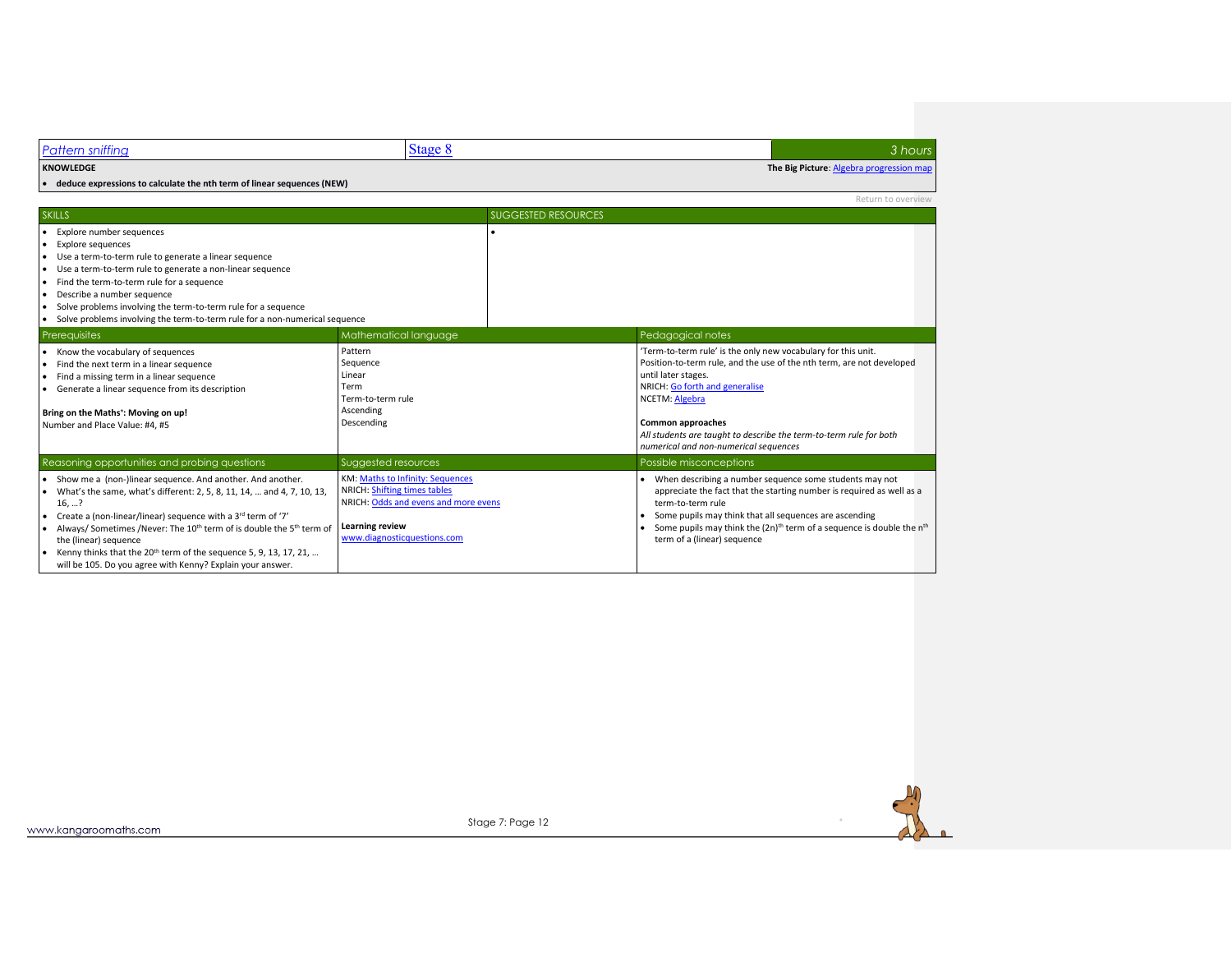<span id="page-12-0"></span>

| <b>Measuring space</b>                                                                                                                                                                                                                                                                                                                                                                 | Stage 8                                                                                                                                                                                                                                         | 3 hours                                                                                                                                                                                                                                                                                                                                                                                                                                                                                                                                                                                                                                                                                                                |  |  |  |
|----------------------------------------------------------------------------------------------------------------------------------------------------------------------------------------------------------------------------------------------------------------------------------------------------------------------------------------------------------------------------------------|-------------------------------------------------------------------------------------------------------------------------------------------------------------------------------------------------------------------------------------------------|------------------------------------------------------------------------------------------------------------------------------------------------------------------------------------------------------------------------------------------------------------------------------------------------------------------------------------------------------------------------------------------------------------------------------------------------------------------------------------------------------------------------------------------------------------------------------------------------------------------------------------------------------------------------------------------------------------------------|--|--|--|
| <b>KNOWLEDGE</b>                                                                                                                                                                                                                                                                                                                                                                       |                                                                                                                                                                                                                                                 | The Big Picture: Measurement and mensuration progression map                                                                                                                                                                                                                                                                                                                                                                                                                                                                                                                                                                                                                                                           |  |  |  |
| use standard units of mass, length, time, money and other measures (including standard compound measures) using decimal quantities where appropriate                                                                                                                                                                                                                                   |                                                                                                                                                                                                                                                 |                                                                                                                                                                                                                                                                                                                                                                                                                                                                                                                                                                                                                                                                                                                        |  |  |  |
| convert between miles and kilometres (NEW)                                                                                                                                                                                                                                                                                                                                             |                                                                                                                                                                                                                                                 |                                                                                                                                                                                                                                                                                                                                                                                                                                                                                                                                                                                                                                                                                                                        |  |  |  |
| recognise that shapes with the same areas can have different perimeters and vice versa (NEW)                                                                                                                                                                                                                                                                                           |                                                                                                                                                                                                                                                 |                                                                                                                                                                                                                                                                                                                                                                                                                                                                                                                                                                                                                                                                                                                        |  |  |  |
|                                                                                                                                                                                                                                                                                                                                                                                        |                                                                                                                                                                                                                                                 | Return to overview                                                                                                                                                                                                                                                                                                                                                                                                                                                                                                                                                                                                                                                                                                     |  |  |  |
| <b>SKILLS</b>                                                                                                                                                                                                                                                                                                                                                                          | <b>SUGGESTED RESOURCES</b>                                                                                                                                                                                                                      |                                                                                                                                                                                                                                                                                                                                                                                                                                                                                                                                                                                                                                                                                                                        |  |  |  |
| Measure accurately                                                                                                                                                                                                                                                                                                                                                                     |                                                                                                                                                                                                                                                 |                                                                                                                                                                                                                                                                                                                                                                                                                                                                                                                                                                                                                                                                                                                        |  |  |  |
| Convert between measures                                                                                                                                                                                                                                                                                                                                                               |                                                                                                                                                                                                                                                 |                                                                                                                                                                                                                                                                                                                                                                                                                                                                                                                                                                                                                                                                                                                        |  |  |  |
| Solve problems involving measurement<br>Use a ruler to accurately measure line segments to the nearest millimetre                                                                                                                                                                                                                                                                      |                                                                                                                                                                                                                                                 |                                                                                                                                                                                                                                                                                                                                                                                                                                                                                                                                                                                                                                                                                                                        |  |  |  |
| Use a protractor to accurately measure angles to the nearest degree<br>$\bullet$                                                                                                                                                                                                                                                                                                       |                                                                                                                                                                                                                                                 |                                                                                                                                                                                                                                                                                                                                                                                                                                                                                                                                                                                                                                                                                                                        |  |  |  |
| Convert fluently between metric units of length<br>$\bullet$                                                                                                                                                                                                                                                                                                                           |                                                                                                                                                                                                                                                 |                                                                                                                                                                                                                                                                                                                                                                                                                                                                                                                                                                                                                                                                                                                        |  |  |  |
| Convert fluently between metric units of mass<br>$\bullet$                                                                                                                                                                                                                                                                                                                             |                                                                                                                                                                                                                                                 |                                                                                                                                                                                                                                                                                                                                                                                                                                                                                                                                                                                                                                                                                                                        |  |  |  |
| Convert fluently between metric units of volume / capacity<br>$\bullet$                                                                                                                                                                                                                                                                                                                |                                                                                                                                                                                                                                                 |                                                                                                                                                                                                                                                                                                                                                                                                                                                                                                                                                                                                                                                                                                                        |  |  |  |
| Convert fluently between units of time<br>Convert fluently between units of money                                                                                                                                                                                                                                                                                                      |                                                                                                                                                                                                                                                 |                                                                                                                                                                                                                                                                                                                                                                                                                                                                                                                                                                                                                                                                                                                        |  |  |  |
| Solve practical problems that involve converting between units<br>$\bullet$                                                                                                                                                                                                                                                                                                            |                                                                                                                                                                                                                                                 |                                                                                                                                                                                                                                                                                                                                                                                                                                                                                                                                                                                                                                                                                                                        |  |  |  |
| State conclusions clearly using the units correctly                                                                                                                                                                                                                                                                                                                                    |                                                                                                                                                                                                                                                 |                                                                                                                                                                                                                                                                                                                                                                                                                                                                                                                                                                                                                                                                                                                        |  |  |  |
| Prerequisites                                                                                                                                                                                                                                                                                                                                                                          | Mathematical language                                                                                                                                                                                                                           | Pedagogical notes                                                                                                                                                                                                                                                                                                                                                                                                                                                                                                                                                                                                                                                                                                      |  |  |  |
| Convert between metric units<br>Use decimal notation up to three decimal places when converting<br>metric units<br>Convert between common Imperial units; e.g. feet and inches,<br>pounds and ounces, pints and gallons<br>Convert between units of time<br>• Use 12- and 24-hour clocks, both analogue and digital<br>Bring on the Maths <sup>+</sup> : Moving on up!<br>Measures: #3 | Length, distance<br>Mass, weight<br>Volume<br>Capacity<br>Metre, 13entimeter, 13entimeter<br>Tonne, kilogram, gram, milligram<br>Litre, 13entimeter<br>Hour, minute, second<br>Inch, foot, yard<br>Pound, ounce<br>Pint, gallon<br>Line segment | Weight and mass are distinct though they are often confused in everyday<br>language. Weight is the force due to gravity, and is calculated as mass<br>multiplied by the acceleration due to gravity. Therefore weight varies<br>due to location while mass is a constant measurement.<br>The prefix 'centi-' means one hundredth, and the prefix 'milli-' means<br>one thousandth. These words are of Latin origin.<br>The prefix 'kilo-' means one thousand. This is Greek in origin.<br>Classify/Estimate angle first<br>NCETM: Glossary<br>Common approaches<br>Every classroom has a sack of sand (25 kg), a bag of sugar (1 kg), a<br>cheque book (1 cheque is 1 gram), a bottle of water (1 litre, and also 1 kg |  |  |  |
|                                                                                                                                                                                                                                                                                                                                                                                        | Notation<br>Abbreviations of units in the metric system: m, cm, mm, kg, g, l, ml<br>Abbreviations of units in the Imperial system: lb, oz                                                                                                       | of water) and a teaspoon (5 ml)                                                                                                                                                                                                                                                                                                                                                                                                                                                                                                                                                                                                                                                                                        |  |  |  |
| Reasoning opportunities and probing questions                                                                                                                                                                                                                                                                                                                                          | Suggested resources                                                                                                                                                                                                                             | Possible misconceptions                                                                                                                                                                                                                                                                                                                                                                                                                                                                                                                                                                                                                                                                                                |  |  |  |
| Show me another way of describing 2.5km. And another. And<br>another.<br>Show me another way of describing 3.4 litres. And another. And<br>another.                                                                                                                                                                                                                                    | <b>KM: Sorting units</b><br>KM: Stick on the Maths: Units<br>NRICH: Temperature                                                                                                                                                                 | Some pupils may write amounts of money incorrectly; e.g. £3.5 for<br>£3.50, especially if a calculator is used at any point<br>Some pupils may apply an incorrect understanding that there are 100<br>minutes in a hour when solving problems                                                                                                                                                                                                                                                                                                                                                                                                                                                                          |  |  |  |
| Show me another way of describing 3.7kg. And another. And another.<br>Kenny thinks that 14:30 is the same time as 2.30 p.m. Do you agree<br>$\bullet$<br>with Kenny? Explain your answer.<br>What's the same, what's different: 2 hours 30 minutes, 2.5 hours, 21/3<br>hours and 2 hours 20 minutes?                                                                                   | <b>Learning review</b><br>www.diagnosticquestions.com                                                                                                                                                                                           | Some pupils may struggle when converting between 12- and 24-hour<br>clock notation; e.g. thinking that 15:00 is 5 o' clock<br>Some pupils may use the wrong scale of a protractor. For example,<br>they measure an obtuse angle as 60° rather than 120°.                                                                                                                                                                                                                                                                                                                                                                                                                                                               |  |  |  |

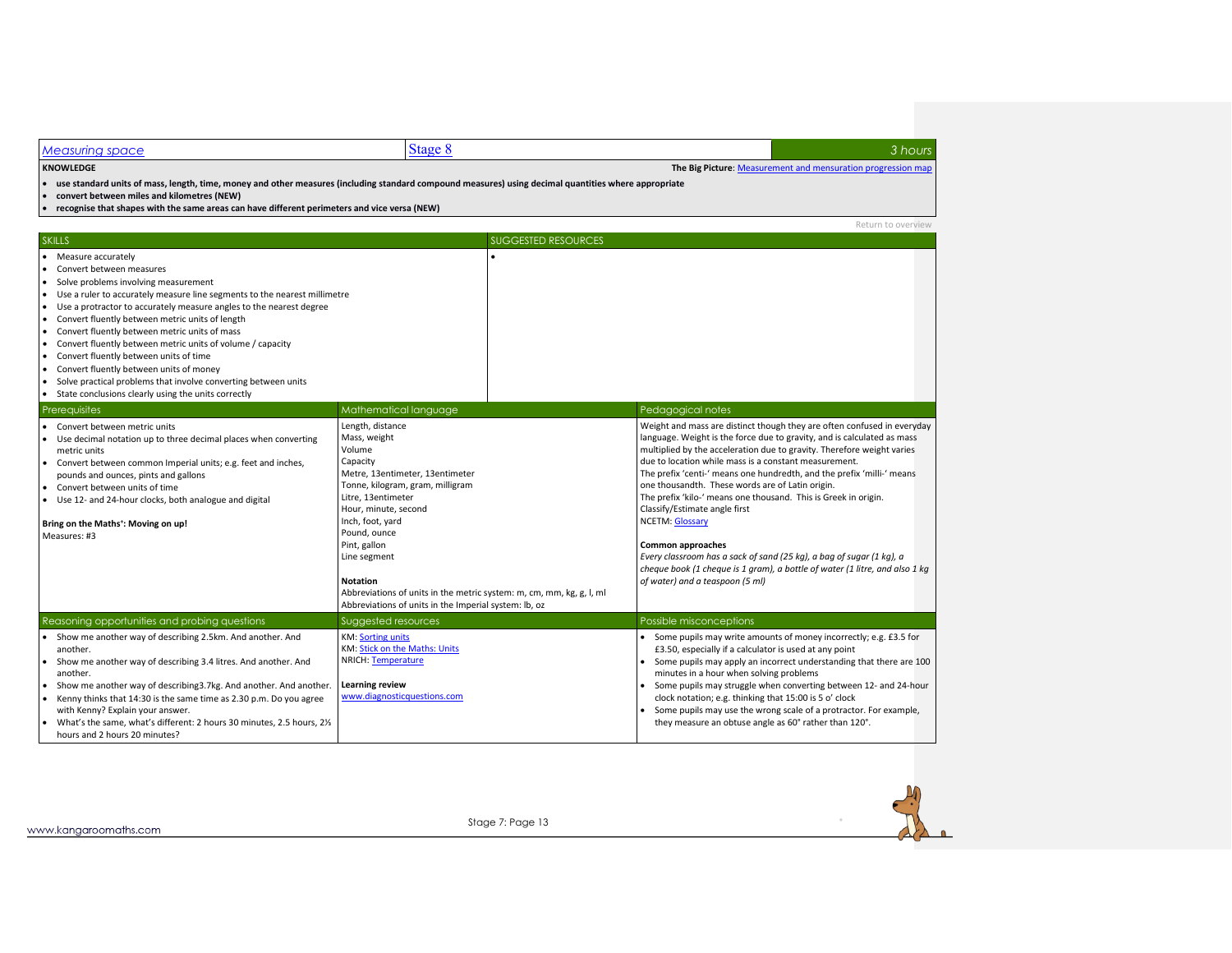<span id="page-13-0"></span>

| <b>Investigating angles</b>                                                                                                                                                                                                                                                                                                                                                                                                                                                                                                                                                            | Stage 8                                                                                                                                                                                                                                               |                                                                               | 3 hours                                                                                                                                                                                                                                                                                                                                                                                                                                                                                                                                                                                                                                                                                                                               |  |  |
|----------------------------------------------------------------------------------------------------------------------------------------------------------------------------------------------------------------------------------------------------------------------------------------------------------------------------------------------------------------------------------------------------------------------------------------------------------------------------------------------------------------------------------------------------------------------------------------|-------------------------------------------------------------------------------------------------------------------------------------------------------------------------------------------------------------------------------------------------------|-------------------------------------------------------------------------------|---------------------------------------------------------------------------------------------------------------------------------------------------------------------------------------------------------------------------------------------------------------------------------------------------------------------------------------------------------------------------------------------------------------------------------------------------------------------------------------------------------------------------------------------------------------------------------------------------------------------------------------------------------------------------------------------------------------------------------------|--|--|
| <b>KNOWLEDGE</b>                                                                                                                                                                                                                                                                                                                                                                                                                                                                                                                                                                       |                                                                                                                                                                                                                                                       |                                                                               | The Big Picture: Position and direction progression map                                                                                                                                                                                                                                                                                                                                                                                                                                                                                                                                                                                                                                                                               |  |  |
| apply the properties of angles at a point, angles at a point on a straight line, vertically opposite angles                                                                                                                                                                                                                                                                                                                                                                                                                                                                            |                                                                                                                                                                                                                                                       |                                                                               |                                                                                                                                                                                                                                                                                                                                                                                                                                                                                                                                                                                                                                                                                                                                       |  |  |
|                                                                                                                                                                                                                                                                                                                                                                                                                                                                                                                                                                                        | Return to overview                                                                                                                                                                                                                                    |                                                                               |                                                                                                                                                                                                                                                                                                                                                                                                                                                                                                                                                                                                                                                                                                                                       |  |  |
| <b>SKILLS</b>                                                                                                                                                                                                                                                                                                                                                                                                                                                                                                                                                                          |                                                                                                                                                                                                                                                       | <b>SUGGESTED RESOURCES</b>                                                    |                                                                                                                                                                                                                                                                                                                                                                                                                                                                                                                                                                                                                                                                                                                                       |  |  |
| • Investigate angles<br>Identify fluently angles at a point, angles at a point on a line and vertically opposite angles<br>Identify known angle facts in more complex geometrical diagrams<br>$\bullet$<br>Use knowledge of angles to calculate missing angles in geometrical diagrams<br>$\bullet$<br>Know that angles in a triangles total 180°<br>Find missing angles in triangles<br>Find missing angles in isosceles triangles<br>Explain reasoning using vocabulary of angles                                                                                                    |                                                                                                                                                                                                                                                       | Bring on the Maths <sup>+</sup> : Moving on up!<br>• Properties of shapes: #5 |                                                                                                                                                                                                                                                                                                                                                                                                                                                                                                                                                                                                                                                                                                                                       |  |  |
| Prerequisites                                                                                                                                                                                                                                                                                                                                                                                                                                                                                                                                                                          | Mathematical language                                                                                                                                                                                                                                 |                                                                               | Pedagogical notes                                                                                                                                                                                                                                                                                                                                                                                                                                                                                                                                                                                                                                                                                                                     |  |  |
| Identify angles that meet at a point<br>Identify angles that meet at a point on a line<br>Identify vertically opposite angles<br>Know that vertically opposite angles are equal                                                                                                                                                                                                                                                                                                                                                                                                        | Angle<br>Degrees<br>Right angle<br>Acute angle<br>Obtuse angle<br>Reflex angle<br>Protractor<br>Vertically opposite<br>Geometry, geometrical<br><b>Notation</b><br>Right angle notation<br>Arc notation for all other angles<br>The degree symbol (°) |                                                                               | It is important to make the connection between the total of the angles in<br>a triangle and the sum of angles on a straight line by encouraging pupils<br>to draw any triangle, rip off the corners of triangles and fitting them<br>together on a straight line. However, this is not a proof and this needs to<br>be revisited in Stage 8 using alternate angles to prove the sum is always<br>180°.<br>The word 'isosceles' means 'equal legs'. What do you have at the<br>bottom of equal legs? Equal ankles!<br>NCETM: Glossary<br><b>Common approaches</b><br>Teachers convince pupils that the sum of the angles in a triangle is 180°<br>by ripping the corners of triangles and fitting them together on a straight<br>line. |  |  |
| Reasoning opportunities and probing questions                                                                                                                                                                                                                                                                                                                                                                                                                                                                                                                                          | Suggested resources                                                                                                                                                                                                                                   |                                                                               | Possible misconceptions                                                                                                                                                                                                                                                                                                                                                                                                                                                                                                                                                                                                                                                                                                               |  |  |
| • Show me possible values for a and b.<br>And another. And another.<br>• Convince me that the angles in a<br>triangle total 180°<br>Convince me that the angles in a quadrilateral<br>must total 360°<br>• What's the same, what's different: Vertically opposite angles, angles<br>at a point, angles on a straight line and angles in a triangle?<br>Kenny thinks that a triangle cannot have two obtuse angles. Do you<br>$\bullet$<br>agree? Explain your answer.<br>• Jenny thinks that the largest angle in a triangle is a right angle? Do<br>you agree? Explain your thinking. | KM: Maths to Infinity: Lines and angles<br>KM: Stick on the Maths: Angles<br>NRICH: Triangle problem<br>NRICH: Square problem<br>NRICH: Two triangle problem<br><b>Learning review</b><br>www.diagnosticquestions.com                                 |                                                                               | Some pupils may think it's the 'base' angles of an isosceles that are<br>always equal. For example, they may think that $a = b$ rather than $a =$<br>c.<br>Some pupils may make conceptual mistakes when adding and<br>subtracting mentally. For example, they may see that one of two<br>angles on a straight line is 127° and quickly respond that the other<br>angle must be 63°.                                                                                                                                                                                                                                                                                                                                                  |  |  |

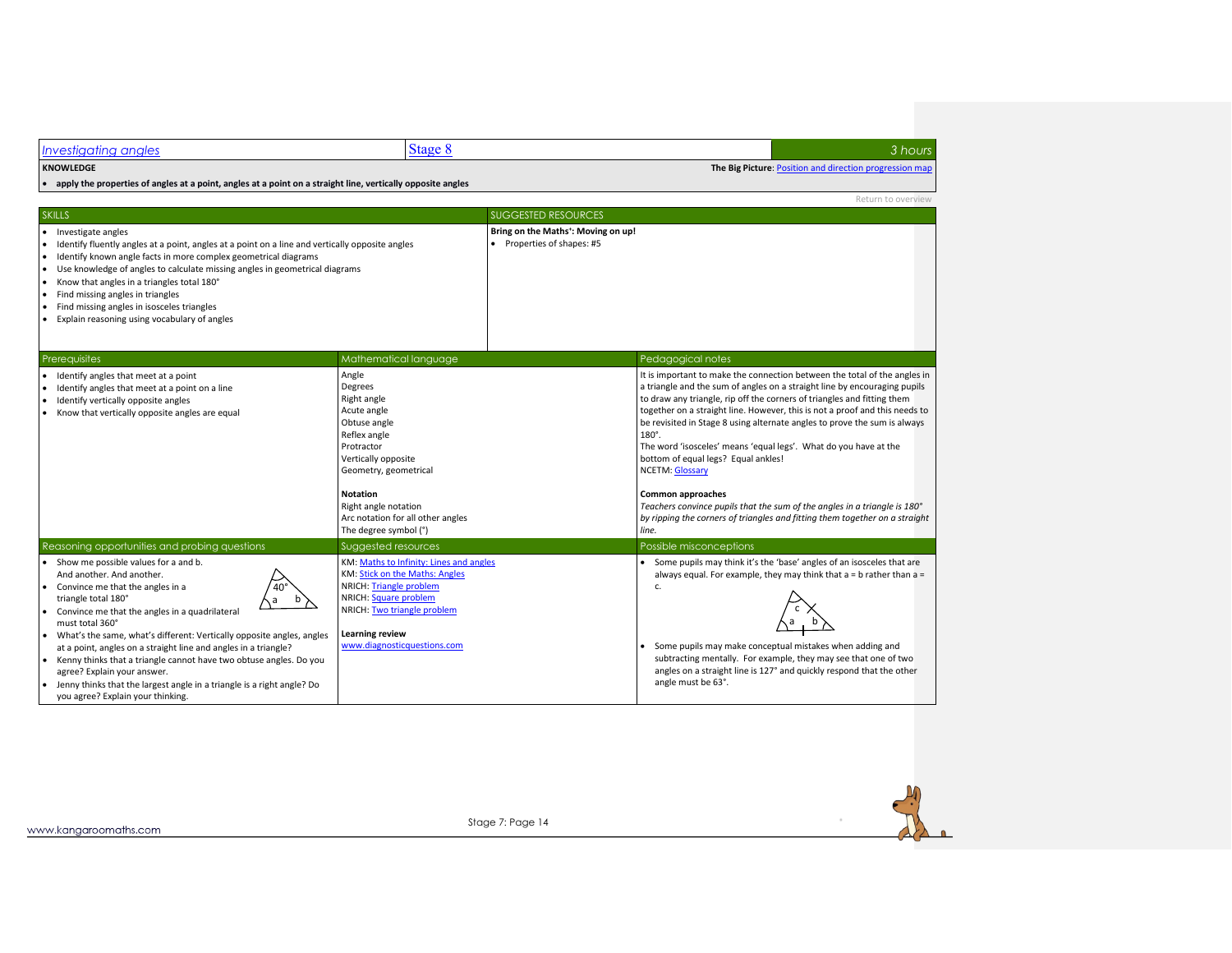<span id="page-14-0"></span>

| • interpret percentages and percentage changes as a fraction or a decimal, and interpret these multiplicatively<br>compare two quantities using percentages                       |                                                                                                |                                                                                                                               |
|-----------------------------------------------------------------------------------------------------------------------------------------------------------------------------------|------------------------------------------------------------------------------------------------|-------------------------------------------------------------------------------------------------------------------------------|
| solve problems involving percentage change, including percentage increase/decrease                                                                                                |                                                                                                |                                                                                                                               |
|                                                                                                                                                                                   |                                                                                                | Return to overview                                                                                                            |
| <b>SKILLS</b>                                                                                                                                                                     | <b>SUGGESTED RESOURCES</b>                                                                     |                                                                                                                               |
| Calculate with fractions<br>٠                                                                                                                                                     |                                                                                                |                                                                                                                               |
| Calculate with percentages<br>$\bullet$                                                                                                                                           |                                                                                                |                                                                                                                               |
| Apply addition to proper fractions, improper fractions and mixed numbers<br>Apply subtraction to proper fractions, improper fractions and mixed numbers<br>$\bullet$              |                                                                                                |                                                                                                                               |
| Multiply proper and improper fractions<br>$\bullet$                                                                                                                               |                                                                                                |                                                                                                                               |
| Multiply mixed numbers                                                                                                                                                            |                                                                                                |                                                                                                                               |
| $\bullet$<br>Divide a proper fraction by a proper fraction                                                                                                                        |                                                                                                |                                                                                                                               |
| Apply division to improper fractions and mixed numbers<br>Use calculators to find a percentage of an amount using multiplicative methods                                          |                                                                                                |                                                                                                                               |
| Identify the multiplier for a percentage increase or decrease                                                                                                                     |                                                                                                |                                                                                                                               |
| Use calculators to increase (decrease) an amount by a percentage using multiplicative methods<br>$\bullet$                                                                        |                                                                                                |                                                                                                                               |
| Compare two quantities using percentages<br>$\bullet$                                                                                                                             |                                                                                                |                                                                                                                               |
| Know that percentage change = actual change $\div$ original amount<br>Calculate the percentage change in a given situation, including percentage increase / decrease<br>$\bullet$ |                                                                                                |                                                                                                                               |
| Prerequisites                                                                                                                                                                     | Mathematical language                                                                          | Pedagogical notes                                                                                                             |
| Add and subtract fractions with different denominators                                                                                                                            | Mixed number                                                                                   | It is important that pupils are clear that the methods for addition and                                                       |
| Add and subtract mixed numbers with different denominators                                                                                                                        | Equivalent fraction                                                                            | subtraction of fractions are different to the methods for multiplication                                                      |
| Multiply a proper fraction by a proper fraction                                                                                                                                   | Simplify, cancel, lowest terms                                                                 | and subtraction. A fraction wall is useful to help 15entimete and re-                                                         |
| Divide a proper fraction by a whole number                                                                                                                                        | Proper fraction, improper fraction, top-heavy fraction, vulgar fraction<br>Percent, percentage | present the calculations.<br><b>NCETM: The Bar Model</b>                                                                      |
| Simplify the answer to a calculation when appropriate<br>Use non-calculator methods to find a percentage of an amount                                                             | Multiplier                                                                                     | <b>NCETM: Teaching fractions</b>                                                                                              |
| Convert between fractions, decimals and percentages                                                                                                                               | Increase, decrease                                                                             | <b>NCETM:</b> Fractions videos                                                                                                |
|                                                                                                                                                                                   | <b>Notation</b>                                                                                | <b>NCETM: Glossary</b>                                                                                                        |
| Bring on the Maths <sup>+</sup> : Moving on up!<br>Fractions, decimals & percentages: #3, #4, #5                                                                                  | Mixed number notation                                                                          | Common approaches                                                                                                             |
| Ratio and proportion: #2                                                                                                                                                          | Horizontal / diagonal bar for fractions                                                        | When multiplying a decimal by a whole number pupils are taught to use                                                         |
|                                                                                                                                                                                   |                                                                                                | the corresponding whole number calculation as a general strategy                                                              |
|                                                                                                                                                                                   |                                                                                                | When adding and subtracting mixed numbers pupils are taught to<br>convert to improper fractions as a general strategy         |
|                                                                                                                                                                                   |                                                                                                | Teachers use the horizontal fraction bar notation at all times                                                                |
| Reasoning opportunities and probing questions                                                                                                                                     | Suggested resources                                                                            | Possible misconceptions                                                                                                       |
| Show me a proper (improper) fraction. And another. And another.                                                                                                                   | KM: Stick on the Maths: Percentage increases and decreases                                     | Some pupils may think that you simply can simply add/subtract the                                                             |
| Show me a mixed number fraction. And another. And another.                                                                                                                        | KM: Maths to Infinity: FDPRP                                                                   | whole number part of mixed numbers and add/subtract the                                                                       |
| Jenny thinks that you can only multiply fractions if they have the<br>same common denominator. Do you agree with Jenny? Explain your                                              | KM: Percentage methods<br>NRICH: Would you rather?                                             | fractional art of mixed numbers when adding/subtracting mixed                                                                 |
| answer.                                                                                                                                                                           | NRICH: Keep it simple                                                                          | numbers, e.g. $3\frac{1}{3} - 2\frac{1}{2} = 1\frac{-1}{6}$<br>Some pupils may make multiplying fractions over complicated by |
| Benny thinks that you can only divide fractions if they have the same                                                                                                             | <b>NRICH: Egyptian fractions</b>                                                               | applying the same process for adding and subtracting of finding                                                               |
| common denominator. Do you agree with Jenny? Explain.                                                                                                                             | NRICH: The greedy algorithm<br><b>NRICH: Fractions jigsaw</b>                                  | common denominators.                                                                                                          |
| Kenny thinks that $\frac{6}{10} \div \frac{3}{2} = \frac{2}{5}$ . Do you agree with Kenny? Explain.                                                                               | <b>NRICH: Countdpwn fractions</b>                                                              | Some pupils may think the multiplier for, say, a 20% decrease is 0.2                                                          |
| Always/Sometimes/Never: To reverse an increase of x%, you<br>decrease by x%                                                                                                       |                                                                                                | rather than 0.8<br>Some pupils may think that percentage change = actual change ÷ new                                         |
| Lenny calculates the % increase of £6 to £8 as 25%. Do you agree with                                                                                                             | Learning review<br>www.diagnosticquestions.com                                                 | amount                                                                                                                        |
| Lenny? Explain your answer.                                                                                                                                                       |                                                                                                |                                                                                                                               |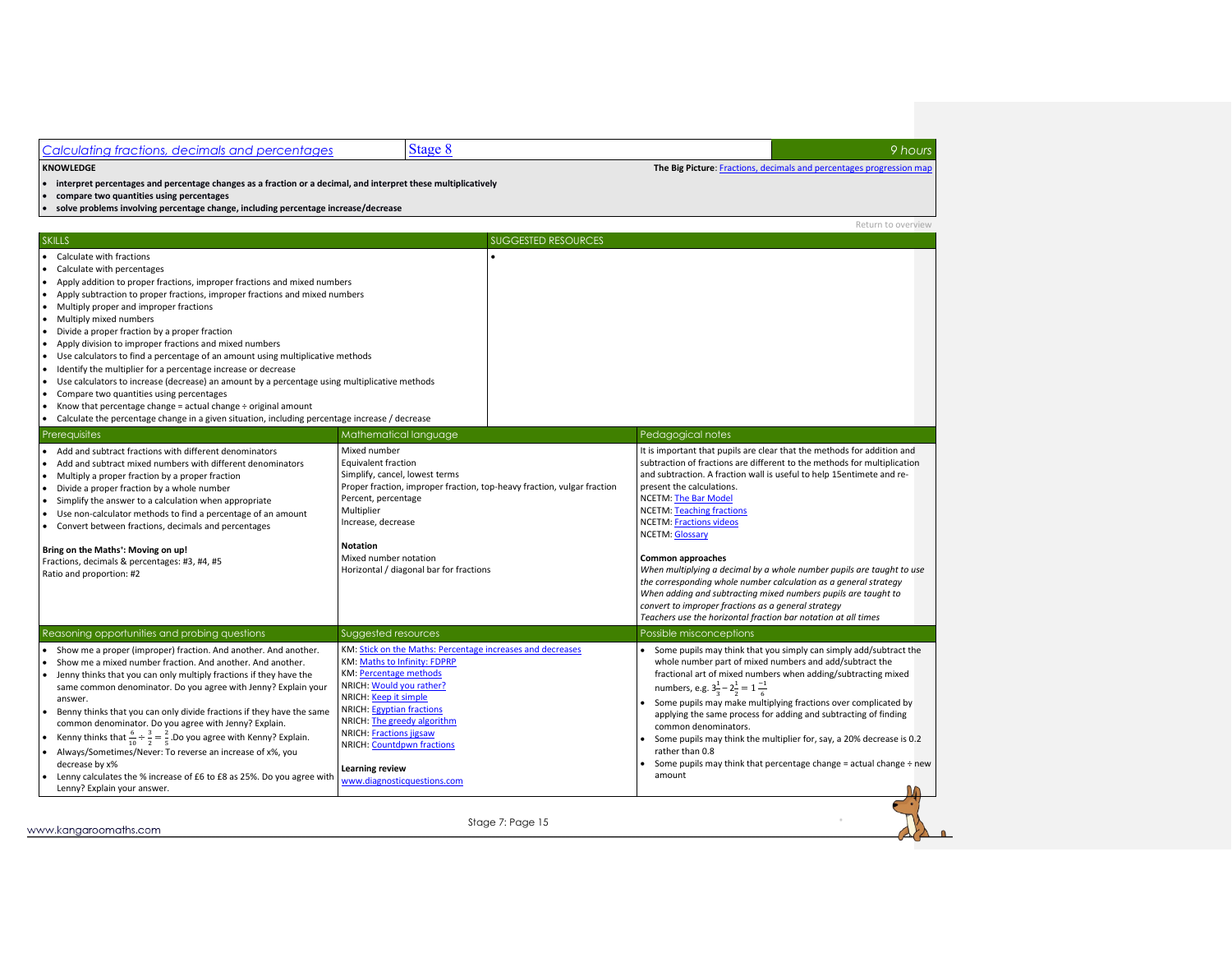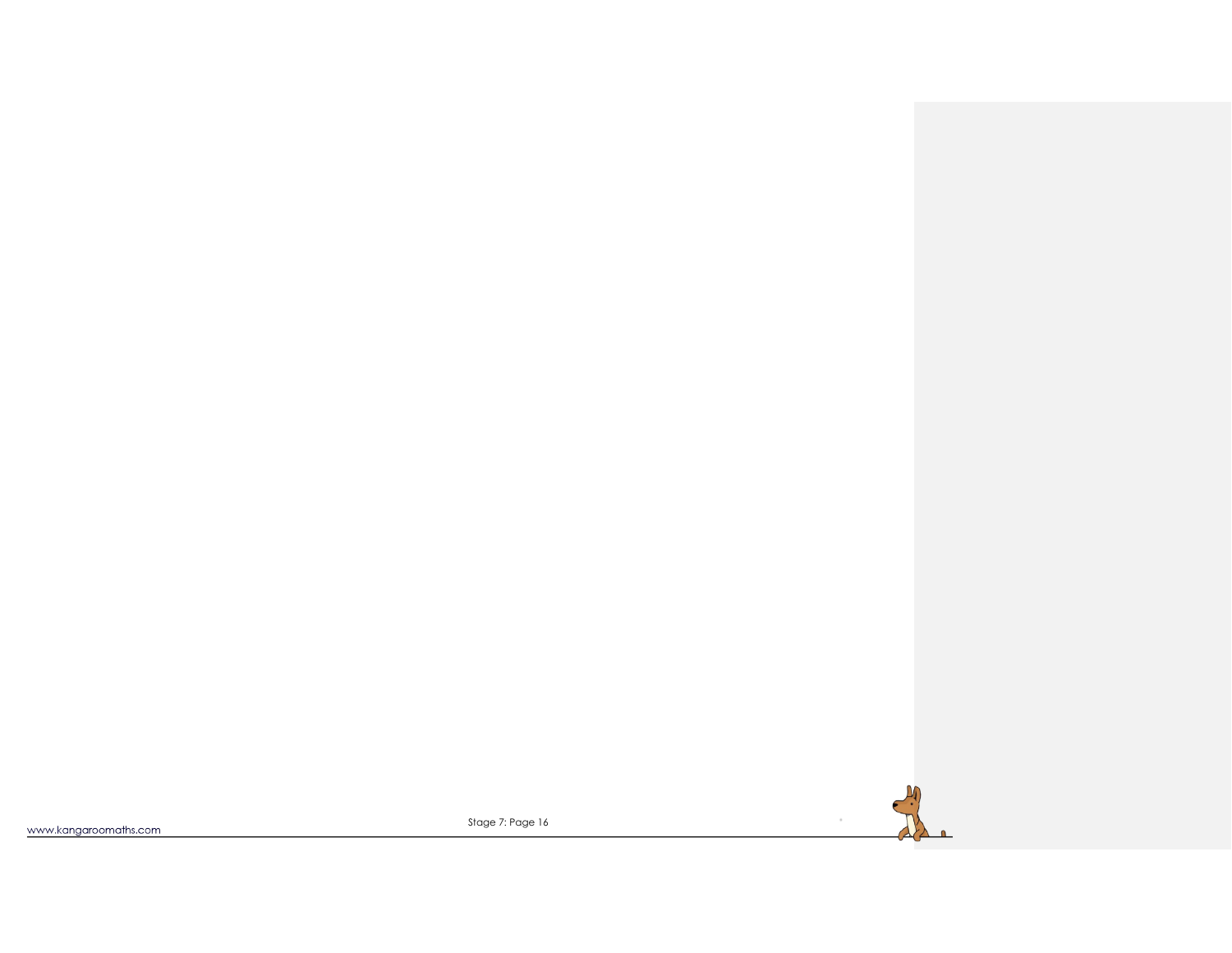<span id="page-16-0"></span>

| Solvina eauations and ineaualities                                                                                                                                                                                                                                                                                                                                                                                                                                                                                                                                                                                                                                                                                                                                                                                                                                                                                                                                                                                                                                                                   | Stage 8                                                                                                                                                                                                                                                                                                                                                                                                                        |                                                                                                                                                                                                  | 6 hours                                                                                                                                                                                                                                                                                                                                                                                                                                                                                                                                                                                                                                                                                                                                                                                                                                                                                                                                                                                                 |
|------------------------------------------------------------------------------------------------------------------------------------------------------------------------------------------------------------------------------------------------------------------------------------------------------------------------------------------------------------------------------------------------------------------------------------------------------------------------------------------------------------------------------------------------------------------------------------------------------------------------------------------------------------------------------------------------------------------------------------------------------------------------------------------------------------------------------------------------------------------------------------------------------------------------------------------------------------------------------------------------------------------------------------------------------------------------------------------------------|--------------------------------------------------------------------------------------------------------------------------------------------------------------------------------------------------------------------------------------------------------------------------------------------------------------------------------------------------------------------------------------------------------------------------------|--------------------------------------------------------------------------------------------------------------------------------------------------------------------------------------------------|---------------------------------------------------------------------------------------------------------------------------------------------------------------------------------------------------------------------------------------------------------------------------------------------------------------------------------------------------------------------------------------------------------------------------------------------------------------------------------------------------------------------------------------------------------------------------------------------------------------------------------------------------------------------------------------------------------------------------------------------------------------------------------------------------------------------------------------------------------------------------------------------------------------------------------------------------------------------------------------------------------|
| <b>KNOWLEDGE</b>                                                                                                                                                                                                                                                                                                                                                                                                                                                                                                                                                                                                                                                                                                                                                                                                                                                                                                                                                                                                                                                                                     |                                                                                                                                                                                                                                                                                                                                                                                                                                |                                                                                                                                                                                                  | The Big Picture: Algebra progression map                                                                                                                                                                                                                                                                                                                                                                                                                                                                                                                                                                                                                                                                                                                                                                                                                                                                                                                                                                |
| • solve linear equations in one unknown algebraically                                                                                                                                                                                                                                                                                                                                                                                                                                                                                                                                                                                                                                                                                                                                                                                                                                                                                                                                                                                                                                                |                                                                                                                                                                                                                                                                                                                                                                                                                                |                                                                                                                                                                                                  |                                                                                                                                                                                                                                                                                                                                                                                                                                                                                                                                                                                                                                                                                                                                                                                                                                                                                                                                                                                                         |
|                                                                                                                                                                                                                                                                                                                                                                                                                                                                                                                                                                                                                                                                                                                                                                                                                                                                                                                                                                                                                                                                                                      |                                                                                                                                                                                                                                                                                                                                                                                                                                |                                                                                                                                                                                                  | Return to overview                                                                                                                                                                                                                                                                                                                                                                                                                                                                                                                                                                                                                                                                                                                                                                                                                                                                                                                                                                                      |
| <b>SKILLS</b>                                                                                                                                                                                                                                                                                                                                                                                                                                                                                                                                                                                                                                                                                                                                                                                                                                                                                                                                                                                                                                                                                        |                                                                                                                                                                                                                                                                                                                                                                                                                                | <b>SUGGESTED RESOURCES</b>                                                                                                                                                                       |                                                                                                                                                                                                                                                                                                                                                                                                                                                                                                                                                                                                                                                                                                                                                                                                                                                                                                                                                                                                         |
| Explore way of solving equations<br>Solve two-step equations<br>Solve three-step equations<br>Choose the required inverse operation when solving an equation<br>$\bullet$<br>Identify the correct order of undoing the operations in an equation<br>Solve one-step equations when the solution is a whole number (fraction)<br>Solve two-step equations (including the use of brackets) when the solution is a whole number<br>$\bullet$<br>Solve two-step equations (including the use of brackets) when the solution is a fraction<br>Solve three-step equations (including the use of brackets) when the solution is a whole number<br>Solve three-step equations (including the use of brackets) when the solution is a fraction<br>Check the solution to an equation by substitution<br>Prerequisites<br>Know the basic rules of algebraic notation<br>$\bullet$<br>Express missing number problems algebraically<br>• Solve missing number problems expressed algebraically<br>Bring on the Maths <sup>+</sup> : Moving on up!<br>Algebra: #2<br>Reasoning opportunities and probing questions | Mathematical language<br>Algebra, algebraic, algebraically<br>Unknown<br>Equation<br>Operation<br>Solve<br>Solution<br><b>Brackets</b><br>Symbol<br>Substitute<br><b>Notation</b><br>The lower case and upper case of a letter should not be used<br>interchangeably when worked with algebra<br>Juxtaposition is used in place of 'x'. 2a is used rather than a2.<br>Division is written as a fraction<br>Suggested resources | Pedagogical notes<br>$3x + 2 = x + 10$ , etc.<br><b>NCETM: The Bar Model</b><br>NCETM: Algebra,<br><b>NCETM: Glossary</b><br>Common approaches<br>$2x + 8 = 23$<br>$-8$<br>$2x = 15$<br>$\div 2$ | This unit focuses on solving linear equations with unknowns on one side.<br>Although linear equations with the unknown on both sides are addressed<br>in Stage 8, pupils should be encouraged to think how to solve these<br>equations by exploring the equivalent family of equations such as if $2x =$<br>8 then $2x + 2 = 10$ , $2x - 3 = 5$ , $3x = x + 8$ ,<br>x<br>$\mathsf{x}$<br>Encourage pupils to re-present the equations<br>23<br>such as $2x + 8 = 23$ using the Bar Model.<br>$\overline{\mathbf{x}}$<br>$\mathsf{x}$<br>15<br>$\mathsf{x}$<br>7.5<br>Pupils should explore solving equations by applying inverse operations,<br>but the expectation is that all pupils should solve by balancing:<br>$-8$<br>$\overline{2}$<br>$x = 7.5$ (or <sup>15</sup> / <sub>2</sub> )<br>Pupils are expected to multiply out the brackets before solving an<br>equation involving brackets. This makes the connection with two step<br>equations such as $2x + 6 = 22$<br>Possible misconceptions |
| Show me an (one-step, two-step) equation with a solution of 14<br>(positive, fractional solution). And another. And another<br>Kenny thinks if $6x = 3$ then $x = 2$ . Do you agree with Kenny? Explain<br>Jenny and Lenny are solving: $3(x - 2) = 51$ . Who is correct? Explain<br>Jenny's solution<br>Lenny's solution<br>$3(x-2) = 15$<br>$3(x - 2)$<br>$\equiv$<br>15<br><b>Mulitplying</b><br>$\div$ 3<br>$\div$ 3<br>out<br><b>brackets</b><br>15<br>$x-2 = 5$<br>$5^{\circ}$<br>$3x - 6$<br>$\equiv$<br>$+2$<br>$\div 2$<br>$\div 2$<br>$+2$<br>$= 7$<br>3x<br>21<br>$\equiv$<br>$\boldsymbol{x}$                                                                                                                                                                                                                                                                                                                                                                                                                                                                                            | KM: Spiders and snakes. The example is for an unknown on both sides<br>but the same idea can be used.<br><b>NRICH: Inspector Remorse</b><br>NRICH: Quince, quonce, quance<br>NRICH: Weighing the baby<br><b>Learning review</b><br>www.diagnosticquestions.com                                                                                                                                                                 |                                                                                                                                                                                                  | Some pupils may think that equations always need to be presented in<br>the form $ax + b = c$ rather than $c = ax + b$ .<br>Some pupils may think that the solution to an equation is always<br>positive and/or a whole number.<br>Some pupils may get the use the inverse operations in the wrong<br>order, for example, to solve $2x + 18 = 38$ the pupils divide by 2 first<br>and then subtract 18.                                                                                                                                                                                                                                                                                                                                                                                                                                                                                                                                                                                                  |
| $\div$ 3<br>$\div$ 3<br>$\equiv$<br>$\overline{7}$<br>$x =$<br>www.kanaaroomaths.com                                                                                                                                                                                                                                                                                                                                                                                                                                                                                                                                                                                                                                                                                                                                                                                                                                                                                                                                                                                                                 | Stage 7: Page 17                                                                                                                                                                                                                                                                                                                                                                                                               |                                                                                                                                                                                                  |                                                                                                                                                                                                                                                                                                                                                                                                                                                                                                                                                                                                                                                                                                                                                                                                                                                                                                                                                                                                         |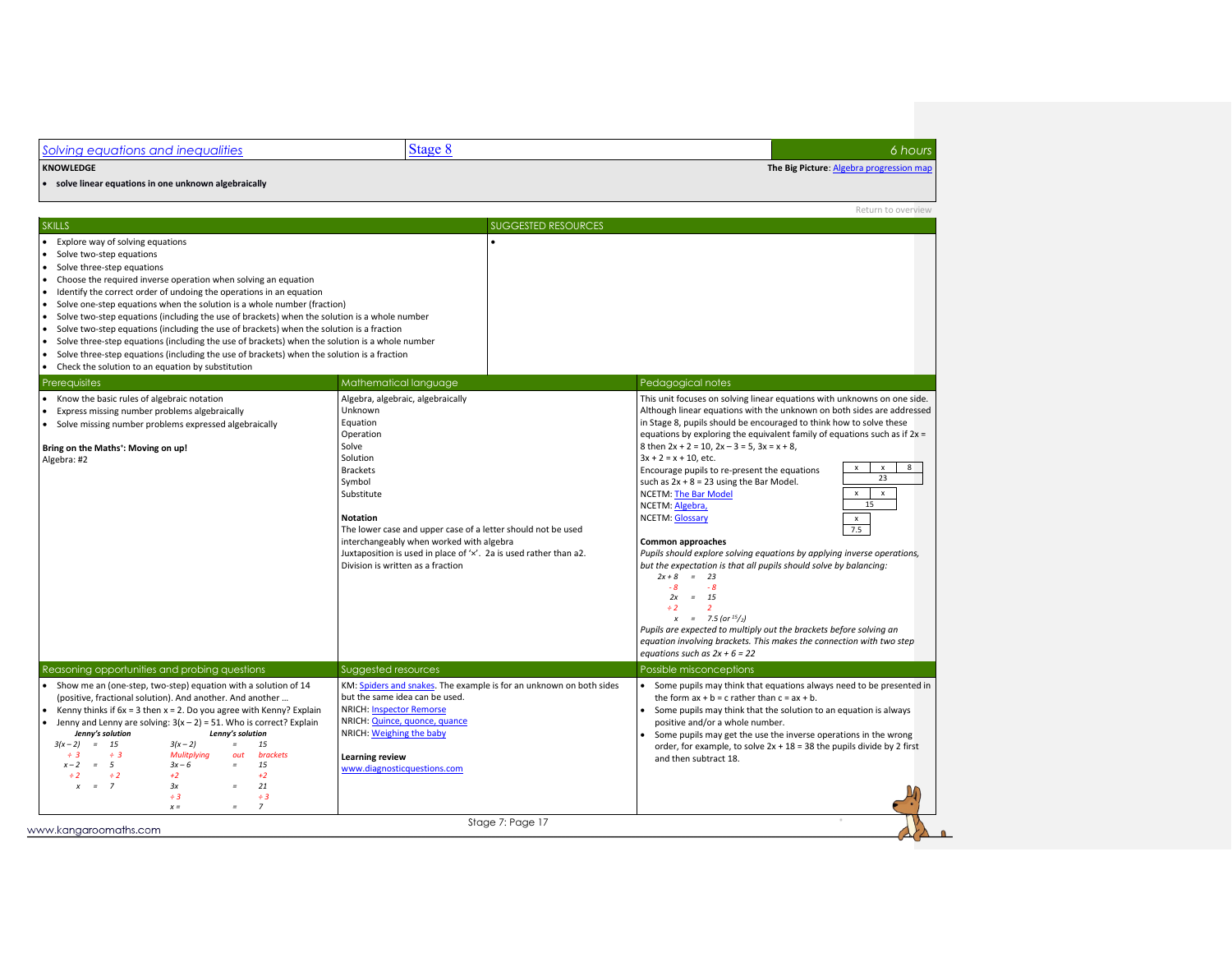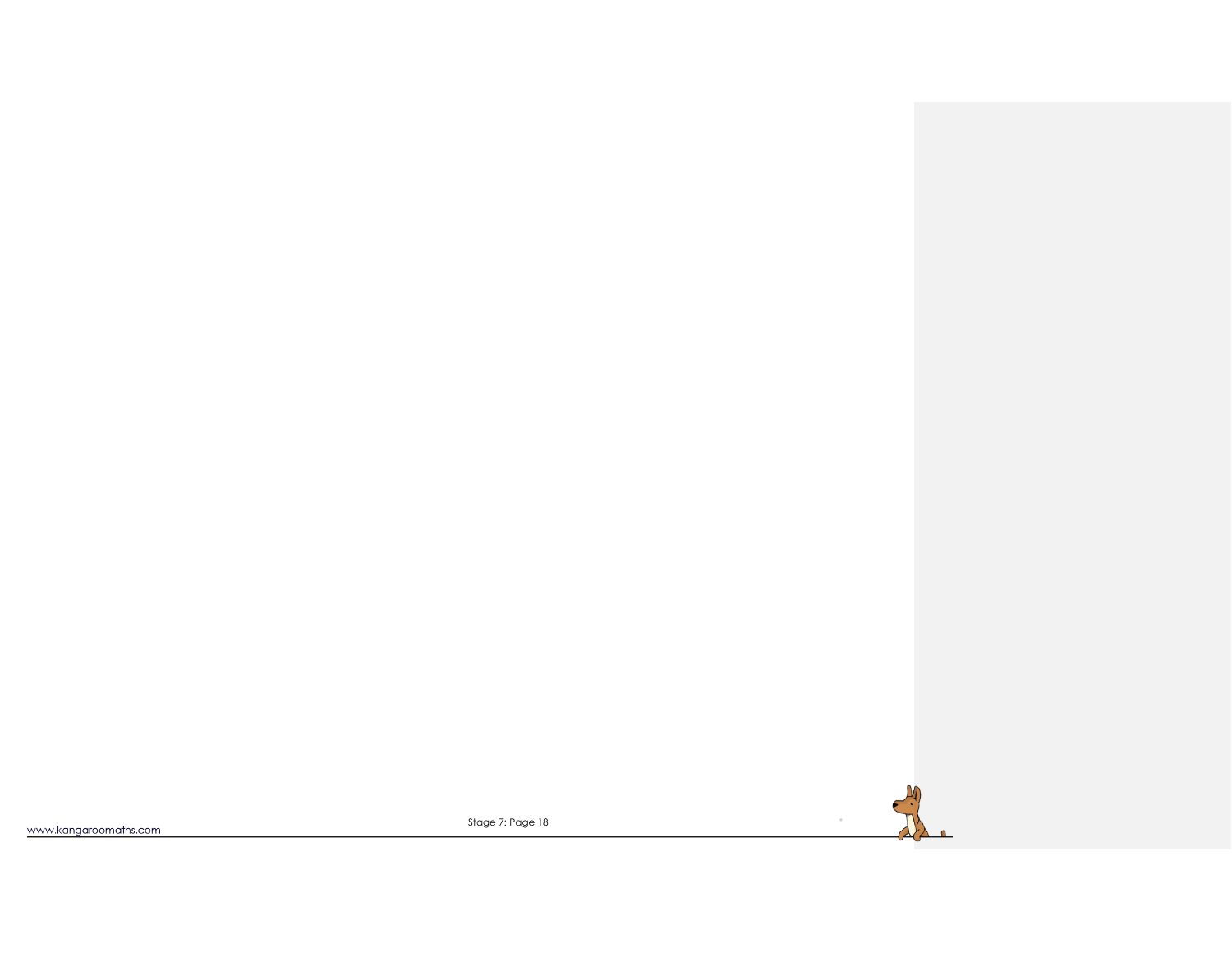<span id="page-18-0"></span>

| <b>Calculating space</b>                                                         | Stage $\delta$ | 9 hours                                                      |
|----------------------------------------------------------------------------------|----------------|--------------------------------------------------------------|
| <b>KNOWLEDGE</b>                                                                 |                | The Big Picture: Measurement and mensuration progression map |
| know and apply formulae to calculate area of triangles, parallelograms, trapezia |                |                                                              |
| calculate surface area of cuboids                                                |                |                                                              |

• **know and apply formulae to calculate volume of cuboids**

• **understand and use standard mathematical formulae**

Return to overview

| <b>SKILLS</b>                                                                                                                                                                                                                                                                                                                                                                                                                                                                                                                                                                                                                                                     | <b>SUGGESTED RESOURCES</b>                                                                                                                                                                                                                                                                                                                                                                                                                                                                                                              |                                                                                                                                                                                                                                                                                                                                                                                                                                                                                                                                                                                   |
|-------------------------------------------------------------------------------------------------------------------------------------------------------------------------------------------------------------------------------------------------------------------------------------------------------------------------------------------------------------------------------------------------------------------------------------------------------------------------------------------------------------------------------------------------------------------------------------------------------------------------------------------------------------------|-----------------------------------------------------------------------------------------------------------------------------------------------------------------------------------------------------------------------------------------------------------------------------------------------------------------------------------------------------------------------------------------------------------------------------------------------------------------------------------------------------------------------------------------|-----------------------------------------------------------------------------------------------------------------------------------------------------------------------------------------------------------------------------------------------------------------------------------------------------------------------------------------------------------------------------------------------------------------------------------------------------------------------------------------------------------------------------------------------------------------------------------|
| • Develop knowledge of area<br>Investigate surface area<br>Explore volume<br>Recognise that the value of the perimeter can equal the value of area<br>Use standard formulae for area and volume<br>Find missing lengths in 2D shapes when the area is known<br>Know that the area of a trapezium is given by the formula area = $\frac{1}{2} \times (a + b) \times h = \left(\frac{a+b}{2}\right) h = \frac{(a+b)h}{2}$<br>Calculate the area of a trapezium<br>Understand the meaning of surface area<br>Find the surface area of cuboids (including cubes) when lengths are known<br>Find missing lengths in 3D shapes when the volume or surface area is known |                                                                                                                                                                                                                                                                                                                                                                                                                                                                                                                                         |                                                                                                                                                                                                                                                                                                                                                                                                                                                                                                                                                                                   |
| Prerequisites                                                                                                                                                                                                                                                                                                                                                                                                                                                                                                                                                                                                                                                     | Mathematical language                                                                                                                                                                                                                                                                                                                                                                                                                                                                                                                   | Pedagogical notes                                                                                                                                                                                                                                                                                                                                                                                                                                                                                                                                                                 |
| • Understand the meaning of area, perimeter, volume and capacity<br>Know how to calculate areas of rectangles, parallelograms and<br>triangles using the standard formulae<br>• Know that the area of a triangle is given by the formula area = $\frac{1}{2} \times$<br>base × height = base × height ÷ 2 = $\frac{bh}{2}$<br>• Know appropriate metric units for measuring area and volume<br>Bring on the Maths <sup>+</sup> : Moving on up!<br>Measures: #4, #5, #6                                                                                                                                                                                            | Perimeter, area, volume, capacity, surface area<br>Square, rectangle, parallelogram, triangle, trapezium (trapezia)<br>Polygon<br>Cube, cuboid<br>Square 19entimeter, square 19entimeter, square metre, square<br>19entimete<br>Cubic 19entimeter, 19entimeter cube<br>Formula, formulae<br>Length, breadth, depth, height, width<br><b>Notation</b><br>Abbreviations of units in the metric system: km, m, cm, mm, mm <sup>2</sup> , cm <sup>2</sup> ,<br>$m2$ , km <sup>2</sup> , mm <sup>3</sup> , cm <sup>3</sup> , km <sup>3</sup> | Ensure that pupils make connections with the area and volume work in<br>Stage 6 and below, in particular the importance of the perpendicular<br>height.<br><b>NCETM: Glossary</b><br>Common approaches<br>Pupils have already derived the formula for the area<br>of a parallelogram. They use this to derive the formula for the area of a<br>trapezium as $\frac{(a+b)h}{2}$ by copying and rotating a trapezium as shown above.<br>Pupils use the area of a triangle as given by the formula area = $\frac{bh}{2}$ .<br>Every classroom has a set of area posters on the wall. |
| Reasoning opportunities and probing questions                                                                                                                                                                                                                                                                                                                                                                                                                                                                                                                                                                                                                     | Suggested resources                                                                                                                                                                                                                                                                                                                                                                                                                                                                                                                     | Possible misconceptions                                                                                                                                                                                                                                                                                                                                                                                                                                                                                                                                                           |
| • Always / Sometimes / Never: The value of the volume of a cuboid is<br>greater than the value of the surface area<br>• Convince me that the area of a triangle $=$ $\frac{1}{2} \times$ base $\times$ height = base $\times$<br>height ÷ 2 = $\frac{bn}{n}$<br>(Given a right-angled trapezium with base labelled 8 cm, height 5 cm,<br>top 6 cm) Kenny uses the formula for the area of a trapezium and<br>Benny splits the shape into a rectangle and a triangle. What would<br>you do? Why?                                                                                                                                                                   | KM: Equable shapes (for both 2D and 3D shapes)<br><b>KM: Triangle takeaway</b><br>KM: Surface area<br>KM: Class of rice<br>KM: Stick on the Maths: Area and Volume<br>KM: Maths to Infinity: Area and Volume<br>NRICH: Can They Be Equal?<br><b>Learning review</b><br>www.diagnosticquestions.com                                                                                                                                                                                                                                      | • Some pupils may use the sloping height when finding the areas of<br>parallelograms, triangles and trapezia<br>Some pupils may think that the area of a triangle is found using area<br>$=$ base $\times$ height<br>Some pupils may think that you multiply all the numbers to find the<br>area of a shape<br>Some pupils may confuse the concepts of surface area and volume<br>Some pupils may only find the area of the three 'distinct' faces when<br>finding surface area                                                                                                   |



www.kangaroomaths.com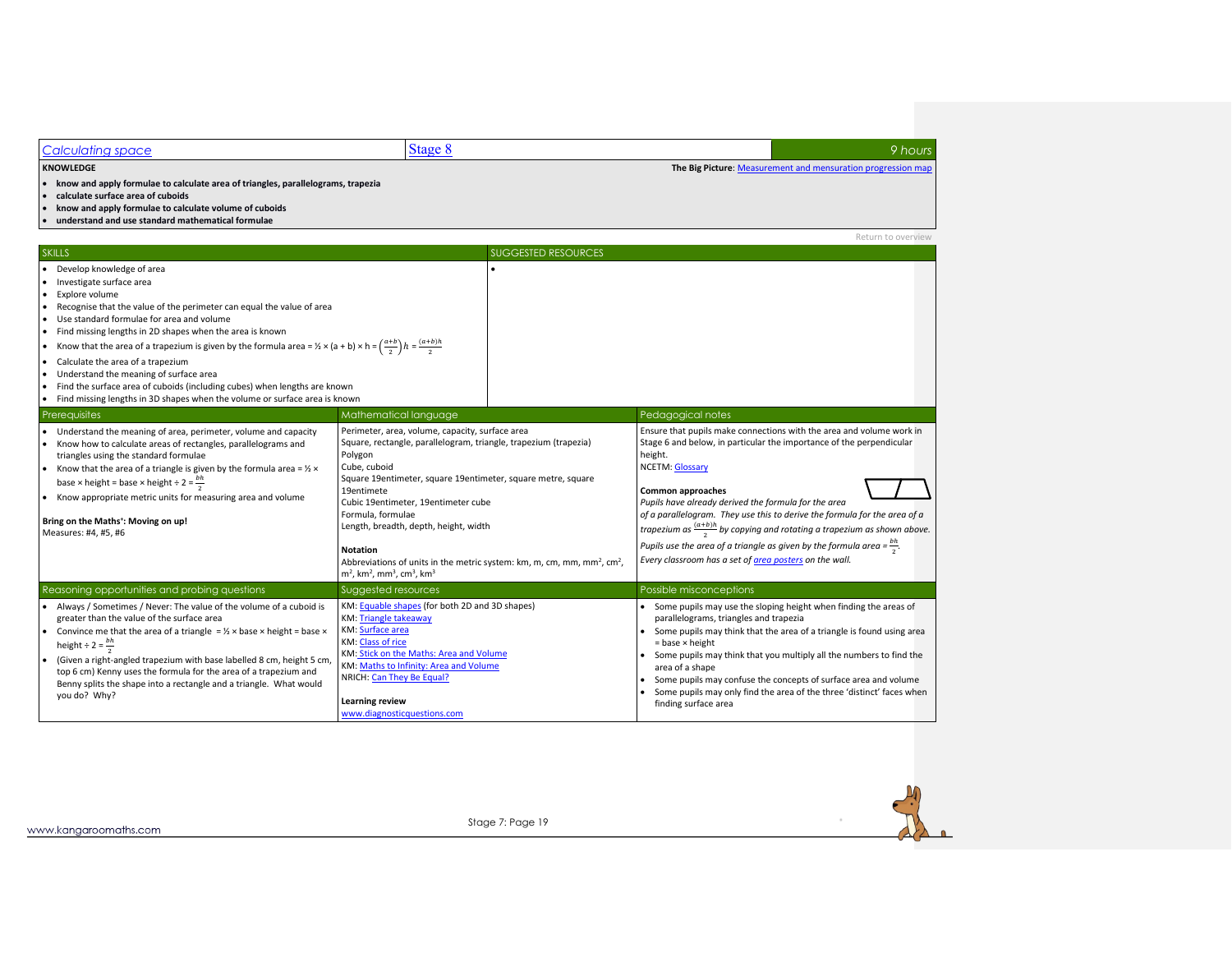| <b>KNOWLEDGE</b>                                        | The Big Picture: Number and Place Value progression map                                                                                                                                                                                                                                                                                                                                                                                                                                                                                                                                                                     |                                                                                                                                                                                                                                                                                                                                                   |                            |                                                                                                                                                                                                                                                                                                                                                                                                                                                                                       |
|---------------------------------------------------------|-----------------------------------------------------------------------------------------------------------------------------------------------------------------------------------------------------------------------------------------------------------------------------------------------------------------------------------------------------------------------------------------------------------------------------------------------------------------------------------------------------------------------------------------------------------------------------------------------------------------------------|---------------------------------------------------------------------------------------------------------------------------------------------------------------------------------------------------------------------------------------------------------------------------------------------------------------------------------------------------|----------------------------|---------------------------------------------------------------------------------------------------------------------------------------------------------------------------------------------------------------------------------------------------------------------------------------------------------------------------------------------------------------------------------------------------------------------------------------------------------------------------------------|
|                                                         | round numbers and measures to an appropriate degree of accuracy (e.g. to a specified number of decimal places or significant figures)<br>estimate answers; check calculations using approximation and estimation, including answers obtained using technology<br>recognise and use relationships between operations, including inverse operations (e.g. cancellation to simplify calculations and expressions) (ALSO 6)<br>use estimation to check answers to calculations and determine, in the context of a problem, an appropriate degree of accuracy (NEW)                                                              |                                                                                                                                                                                                                                                                                                                                                   |                            |                                                                                                                                                                                                                                                                                                                                                                                                                                                                                       |
|                                                         |                                                                                                                                                                                                                                                                                                                                                                                                                                                                                                                                                                                                                             |                                                                                                                                                                                                                                                                                                                                                   |                            | Return to overview                                                                                                                                                                                                                                                                                                                                                                                                                                                                    |
| <b>SKILLS</b>                                           |                                                                                                                                                                                                                                                                                                                                                                                                                                                                                                                                                                                                                             |                                                                                                                                                                                                                                                                                                                                                   | <b>SUGGESTED RESOURCES</b> |                                                                                                                                                                                                                                                                                                                                                                                                                                                                                       |
| Explore ways of checking answers<br>٠<br>٠<br>$\bullet$ | • Explore ways of approximating numbers<br>Approximate by rounding to any number of decimal places<br>Know how to identify the first significant figure in any number<br>Approximate by rounding to the first significant figure in any number<br>Understand estimating as the process of finding a rough value of an answer or calculation<br>Use estimation to predict the order of magnitude of the solution to a (decimal) calculation<br>Estimate calculations by rounding numbers to one significant figure<br>Use cancellation to simplify calculations<br>Use inverse operations to check solutions to calculations |                                                                                                                                                                                                                                                                                                                                                   |                            |                                                                                                                                                                                                                                                                                                                                                                                                                                                                                       |
| Prerequisites                                           |                                                                                                                                                                                                                                                                                                                                                                                                                                                                                                                                                                                                                             | Mathematical language                                                                                                                                                                                                                                                                                                                             |                            | Pedagogical notes                                                                                                                                                                                                                                                                                                                                                                                                                                                                     |
| 10 000, 100 000 or 1 000 000<br>one decimal place       | • Approximate any number by rounding to the nearest 10, 100 or 1000,<br>• Approximate any number with one or two decimal places by<br>rounding to the nearest whole number<br>Approximate any number with two decimal places by rounding to the<br>• Simplify a fraction by cancelling common factors                                                                                                                                                                                                                                                                                                                       | Approximate (noun and verb)<br>Round<br>Decimal place<br>Check<br>Solution<br>Answer<br>Estimate (noun and verb)<br>Order of magnitude<br>Accurate, Accuracy<br>Significant figure<br>Cancel<br>Inverse<br>Operation<br><b>Notation</b><br>The approximately equal symbol $(\approx)$<br>Significant figure is abbreviated to 's.f.' or 'sig fig' |                            | This unit is an opportunity to develop and practice calculation skills with<br>a particular emphasis on checking, approximating or estimating the<br>answer. Pupils should be able to estimate calculations involving integers<br>and decimals.<br>Also see big pictures: Calculation progression map and Fractions,<br>decimals and percentages progression map<br>NCETM: Glossary<br>Common approaches<br>All pupils are taught to visualise rounding through the use a number line |
|                                                         | Reasoning opportunities and probing questions                                                                                                                                                                                                                                                                                                                                                                                                                                                                                                                                                                               | Suggested resources                                                                                                                                                                                                                                                                                                                               |                            | Possible misconceptions                                                                                                                                                                                                                                                                                                                                                                                                                                                               |
|                                                         | Convince me that 39 652 rounds to 40 000 to one significant figure<br>• Convince me that 0.6427 does not round to 1 to one significant figure<br>• What is wrong: $\frac{11 \times 28.2}{0.54} \approx \frac{10 \times 30}{0.5} = 150$ . How can you correct it?                                                                                                                                                                                                                                                                                                                                                            | <b>KM: Approximating calculations</b><br>KM: Stick on the Maths: CALC6: Checking solutions<br><b>Learning review</b><br>KM: 7M6 BAM Task                                                                                                                                                                                                          |                            | Some pupils may truncate instead of round<br>$\bullet$<br>Some pupils may round down at the half way point, rather than<br>$\bullet$<br>round up.<br>Some pupils may think that a number between 0 and 1 rounds to 0 or<br>1 to one significant figure<br>• Some pupils may divide by 2 when the denominator of an estimated<br>calculation is 0.5                                                                                                                                    |

<span id="page-19-0"></span>**Checking, approximating and estimating [Stage 8](file://sweep/teacher$/maths/Teaching%20Plans%20(Linked)/2017%2018%20Teaching%20Plans%20and%20SOW/Schemes%20Of%20Work/KS3%20Stages/St8_sow.docx)** 3*hours* 

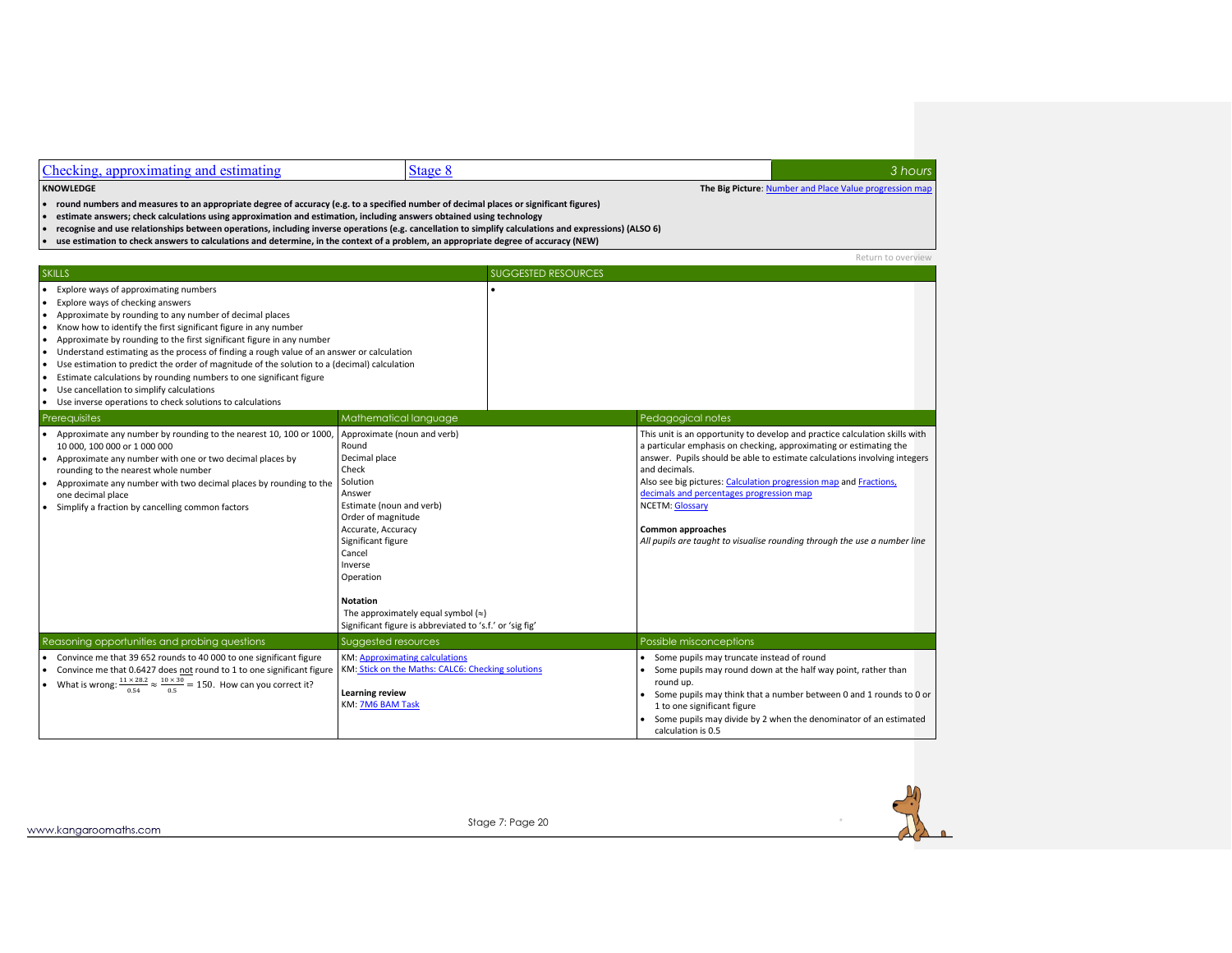<span id="page-20-0"></span>

| Mathematical movement                                                                                                                     | Stage 8 | 6 hours                                                 |  |  |
|-------------------------------------------------------------------------------------------------------------------------------------------|---------|---------------------------------------------------------|--|--|
| <b>KNOWLEDGE</b>                                                                                                                          |         | The Big Picture: Position and direction progression map |  |  |
| work with coordinates in all four quadrants                                                                                               |         |                                                         |  |  |
| understand and use lines parallel to the axes, $y = x$ and $y = -x$                                                                       |         |                                                         |  |  |
| solve geometrical problems on coordinate axes                                                                                             |         |                                                         |  |  |
| identify, describe and construct congruent shapes including on coordinate axes, by considering rotation, reflection and translation<br>۰. |         |                                                         |  |  |
| describe translations as 2D vectors                                                                                                       |         |                                                         |  |  |
| the contract of the contract of the contract of the contract of the contract of the contract of the contract of                           |         |                                                         |  |  |

• **plot graphs of equations that correspond to straight-line graphs in the coordinate plane. (NEW)**

Return to overview

|                                                                                                                                                                                                                                                                                                                                                                                                                                                                                                                                                                                                                                                                                                                        | <b>SKILLS</b>                                                                                                                                                                                                                           |                                                                                                                                                                                                                                                                                                                                                                                                                          | <b>SUGGESTED RESOURCES</b> |                                                                                                                                                                                                                                                                                                                                                                                                                                                                                                                                                                                                                                                                                                                                                                                                                                                                                                                                                                                                           |  |
|------------------------------------------------------------------------------------------------------------------------------------------------------------------------------------------------------------------------------------------------------------------------------------------------------------------------------------------------------------------------------------------------------------------------------------------------------------------------------------------------------------------------------------------------------------------------------------------------------------------------------------------------------------------------------------------------------------------------|-----------------------------------------------------------------------------------------------------------------------------------------------------------------------------------------------------------------------------------------|--------------------------------------------------------------------------------------------------------------------------------------------------------------------------------------------------------------------------------------------------------------------------------------------------------------------------------------------------------------------------------------------------------------------------|----------------------------|-----------------------------------------------------------------------------------------------------------------------------------------------------------------------------------------------------------------------------------------------------------------------------------------------------------------------------------------------------------------------------------------------------------------------------------------------------------------------------------------------------------------------------------------------------------------------------------------------------------------------------------------------------------------------------------------------------------------------------------------------------------------------------------------------------------------------------------------------------------------------------------------------------------------------------------------------------------------------------------------------------------|--|
| • Explore lines on the coordinate grid<br>Use transformations to move shapes<br>Describe transformations<br>Write the equation of a line parallel to the x-axis or the y-axis<br>Draw a line parallel to the x-axis or the y-axis given its equation<br>Identify the lines $y = x$ and $y = -x$<br>Draw the lines $y = x$ and $y = -x$<br>Carry out a reflection in a diagonal mirror line (45° from horizontal)<br>Find and name the equation of the mirror line for a given reflection<br>Describe a translation as a 2D vector<br>Understand the concept and language of rotations<br>Carry out a rotation using a given angle, direction and centre of rotation<br>Describe a rotation using mathematical language |                                                                                                                                                                                                                                         |                                                                                                                                                                                                                                                                                                                                                                                                                          |                            |                                                                                                                                                                                                                                                                                                                                                                                                                                                                                                                                                                                                                                                                                                                                                                                                                                                                                                                                                                                                           |  |
|                                                                                                                                                                                                                                                                                                                                                                                                                                                                                                                                                                                                                                                                                                                        | Prerequisites                                                                                                                                                                                                                           | Mathematical language                                                                                                                                                                                                                                                                                                                                                                                                    |                            | Pedagogical notes                                                                                                                                                                                                                                                                                                                                                                                                                                                                                                                                                                                                                                                                                                                                                                                                                                                                                                                                                                                         |  |
|                                                                                                                                                                                                                                                                                                                                                                                                                                                                                                                                                                                                                                                                                                                        | • Work with coordinates in all four quadrants<br>Carry out a reflection in a given vertical or horizontal mirror line<br>• Carry out a translation<br>Bring on the Maths <sup>+</sup> : Moving on up!<br>Position and direction: #1, #2 | (Cartesian) coordinates<br>Axis, axes, x-axis, y-axis<br>Origin<br>Quadrant<br>Translation, Reflection, Rotation<br>Transformation<br>Object, Image<br>Congruent, congruence<br>Mirror line<br>Vector<br>Centre of rotation<br><b>Notation</b><br>Cartesian coordinates should be separated by a comma and enclosed in<br>brackets (x, y)<br>Vector notation $\binom{u}{h}$ where a = movement right and b = movement up |                            | Pupils should be able to use a centre of rotation that is outside, inside, or<br>on the edge of the object<br>Pupils should be encouraged to see the line $x = a$ as the complete (and<br>infinite) set of points such that the x-coordinate is a.<br>The French mathematician Rene Descartes introduced Cartesian<br>coordinates in the 17 <sup>th</sup> century. It is said that he thought of the idea<br>while watching a fly moving around on his bedroom ceiling.<br>NCETM: Glossary<br>Common approaches<br>Pupils use ICT to explore these transformations<br>Teachers do not use the phrase 'along the corridor and up the stairs' as it<br>can encourage a mentality of only working in the first quadrant. Later,<br>pupils will have to use coordinates in all four quadrants. A more helpful<br>way to remember the order of coordinates is 'x is a cross, wise up!'<br>Teachers use the language 'negative number', and not 'minus number',<br>to avoid future confusion with calculations. |  |
|                                                                                                                                                                                                                                                                                                                                                                                                                                                                                                                                                                                                                                                                                                                        | Reasoning opportunities and probing questions                                                                                                                                                                                           | Suggested resources                                                                                                                                                                                                                                                                                                                                                                                                      |                            | Possible misconceptions                                                                                                                                                                                                                                                                                                                                                                                                                                                                                                                                                                                                                                                                                                                                                                                                                                                                                                                                                                                   |  |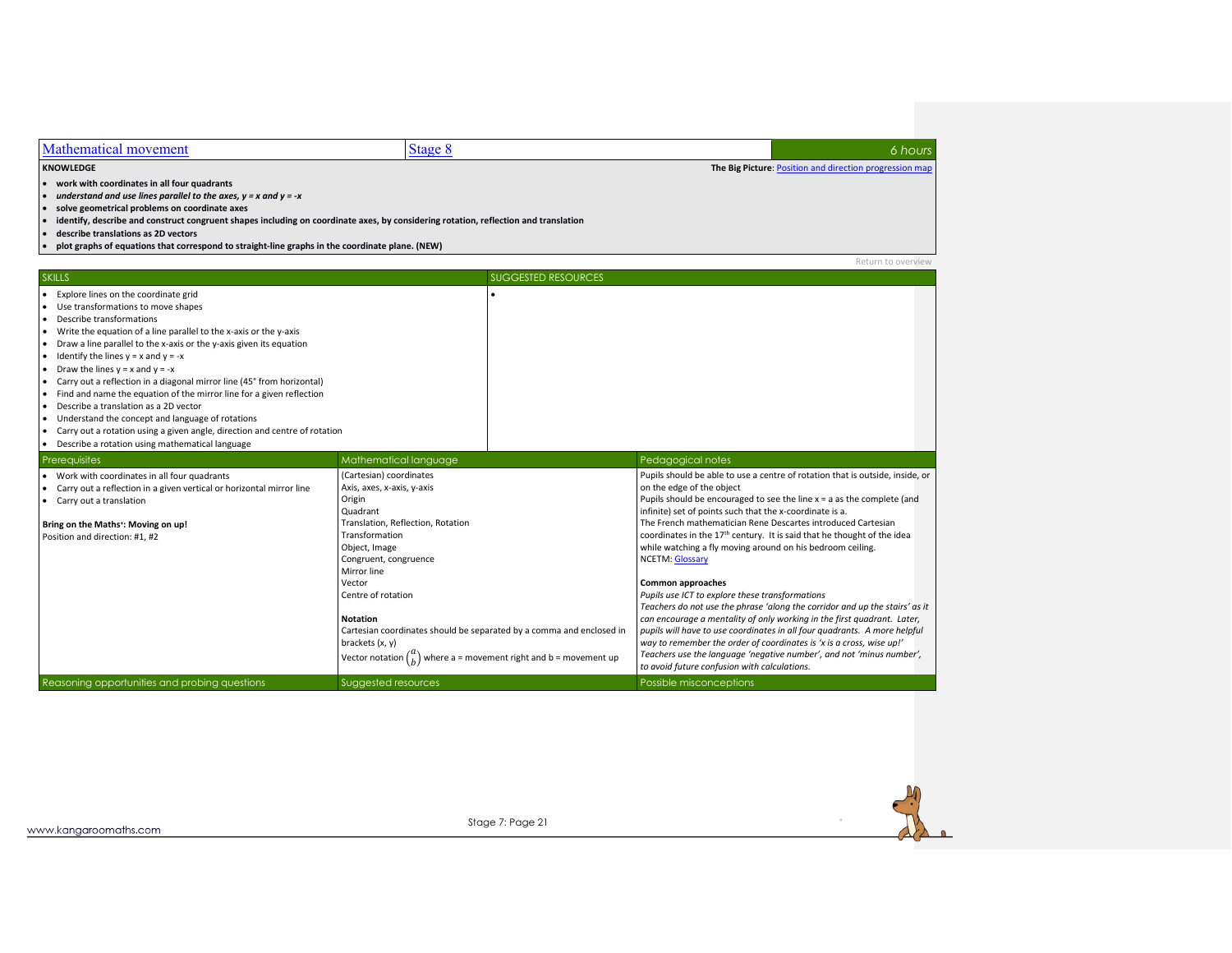| Always / Sometimes / Never: The centre of rotation is in the centre of KM: Lines<br>the object | <b>KM: Moving house</b>                      | Some pupils will wrestle with the idea that a line $x = a$ is parallel to<br>the y-axis   |
|------------------------------------------------------------------------------------------------|----------------------------------------------|-------------------------------------------------------------------------------------------|
|                                                                                                | <b>KM: Autograph transformations</b>         |                                                                                           |
| Convince me that $y = 0$ is the x-axis                                                         |                                              | When describing or carrying out a translation, some pupils may count                      |
| Always / Sometimes / Never: The line $x = a$ is parallel to the x-axis                         | KM: Stick on the Maths SSM7: Transformations | the squares between the two shapes rather than the squares that                           |
|                                                                                                | <b>NRICH: Transformation Game</b>            | describe the movement between the two shapes.                                             |
|                                                                                                |                                              | When reflecting a shape in a diagonal mirror line some students may                       |
|                                                                                                | <b>Learning review</b>                       | draw a translation                                                                        |
|                                                                                                | KM: 7M11 BAM Task                            | Some pupils may think that the centre of rotation is always in the<br>centre of the shape |
|                                                                                                |                                              | Some pupils will confuse the order of x- and y-coordinates                                |
|                                                                                                |                                              | When constructing axes, some pupils may not realise the importance                        |
|                                                                                                |                                              | of equal divisions on the axes                                                            |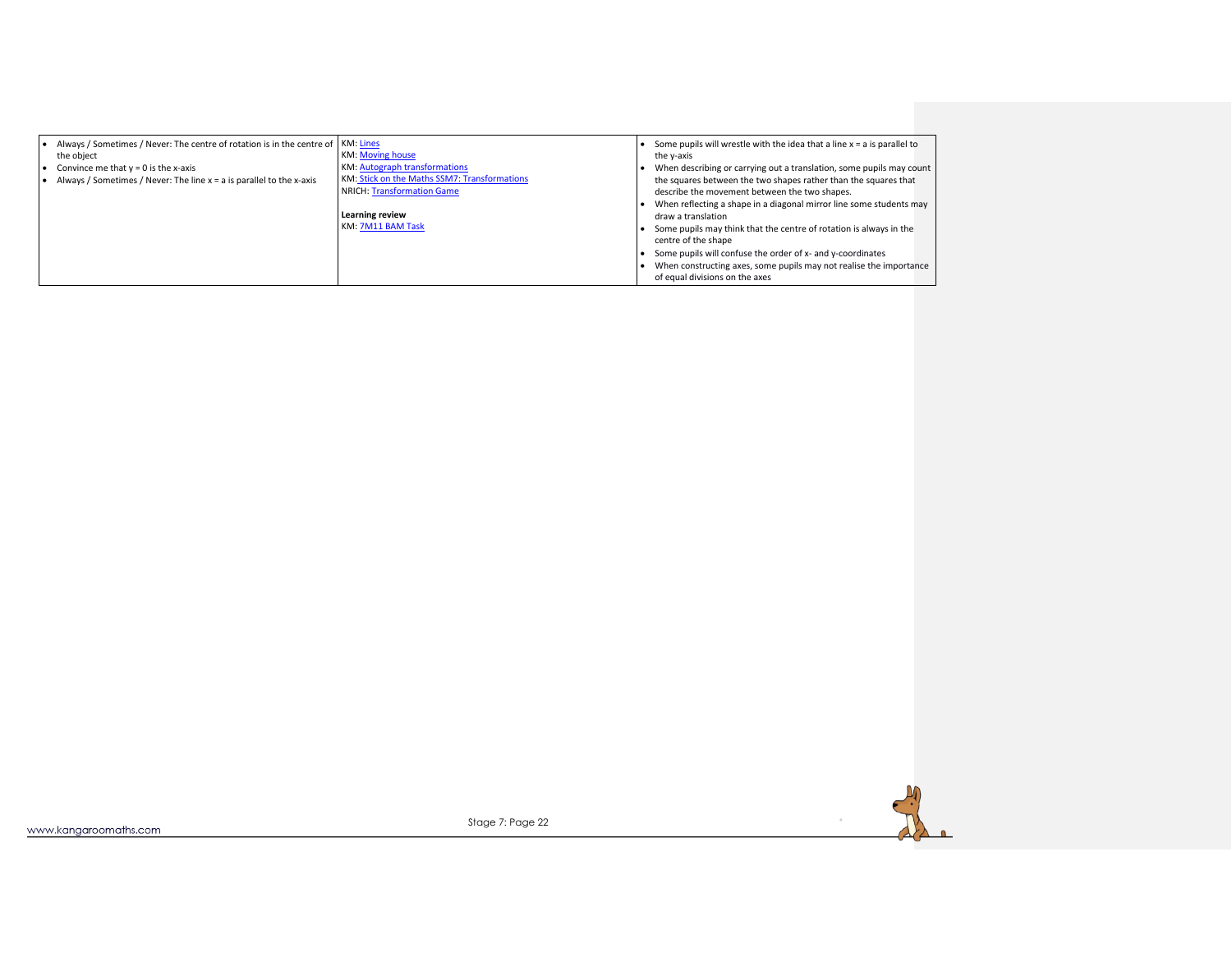<span id="page-22-0"></span>

| 11n<br>16 TE     | ำfaσ∈ |                  |
|------------------|-------|------------------|
| <b>KNOWLEDGE</b> |       | The Big Picture: |

• **relative expected frequencies to theoretical probability, using appropriate language and the 0 - 1 probability scale (ALSO 6)**

• **record describe and analyse the frequency of outcomes of probability experiments using tables and frequency trees**

• **construct theoretical possibility spaces for single experiments with equally likely outcomes and use these to calculate theoretical probabilities**

• **apply ideas of randomness, fairness and equally likely events to calculate expected outcomes of multiple future experiments**

| <b>SKILLS</b>                                                                                                                                                                                                                                                                                                                                                                                                                                                                                                                                                                                                                                                                                                                                                                                                                                                                                                                                  |                                                                                                                                                                                                                                                                                                                                                                                                        | <b>SUGGESTED RESOURCES</b> |                                                                                                                                                                                                                                                                                                                                                                                                                                                                                                                                                                                                                                     |
|------------------------------------------------------------------------------------------------------------------------------------------------------------------------------------------------------------------------------------------------------------------------------------------------------------------------------------------------------------------------------------------------------------------------------------------------------------------------------------------------------------------------------------------------------------------------------------------------------------------------------------------------------------------------------------------------------------------------------------------------------------------------------------------------------------------------------------------------------------------------------------------------------------------------------------------------|--------------------------------------------------------------------------------------------------------------------------------------------------------------------------------------------------------------------------------------------------------------------------------------------------------------------------------------------------------------------------------------------------------|----------------------------|-------------------------------------------------------------------------------------------------------------------------------------------------------------------------------------------------------------------------------------------------------------------------------------------------------------------------------------------------------------------------------------------------------------------------------------------------------------------------------------------------------------------------------------------------------------------------------------------------------------------------------------|
| Understand the meaning of probability<br>Explore experiments and outcomes<br>$\bullet$<br>Develop understanding of probability<br>$\bullet$<br>Know that probability is a way of measuring likeliness<br>$\bullet$<br>Know and use the vocabulary of probability<br>$\bullet$<br>Understand the use of the 0-1 scale to measure probability<br>$\bullet$<br>Assess likeliness and place events on a probability scale<br>$\bullet$<br>List all the outcomes for an experiment<br>$\bullet$<br>Identify equally likely outcomes<br>$\bullet$<br>Work out theoretical probabilities for events with equally likely outcomes<br>Know how to represent a probability<br>$\bullet$<br>Recognise when it is not possible to work out a theoretical probability for an event<br>$\bullet$<br>Know that the sum of probabilities for all outcomes is 1<br>$\bullet$<br>Apply the fact that the sum of probabilities for all outcomes is 1<br>$\bullet$ |                                                                                                                                                                                                                                                                                                                                                                                                        |                            |                                                                                                                                                                                                                                                                                                                                                                                                                                                                                                                                                                                                                                     |
| Prerequisites<br>• Understand the equivalence between fractions, decimals and<br>percentages<br>Compare fractions, decimals or percentages<br>Simplify a fraction by cancelling common factors                                                                                                                                                                                                                                                                                                                                                                                                                                                                                                                                                                                                                                                                                                                                                 | Mathematical language<br>Probability, Theoretical probability<br>Event<br>Outcome<br>Impossible, Unlikely, Evens chance, Likely, Certain<br>Equally likely<br>Mutually exclusive<br>Exhaustive<br>Possibility space<br>Experiment<br><b>Notation</b><br>Probabilities are expressed as fractions, decimals or percentage. They<br>should not be expressed as ratios (which represent odds) or as words |                            | Pedagogical notes<br>It is not immediately apparent how to use words to label the middle of<br>the probability scale. 'Evens chance' is a common way to do so, although<br>this can be misleading as it could be argued that there is an even chance<br>of obtaining any number when rolling a fair die.<br>NRICH: Introducing probability<br>NRICH: Why Do People Find Probability Unintuitive and Difficult?<br><b>NCETM: Glossary</b><br><b>Common approaches</b><br>Every classroom has a display of a probability scale labeled with words<br>and numbers. Pupils create events and outcomes that are placed on this<br>scale. |
| Reasoning opportunities and probing questions<br>• Show me an example of an event and outcome with a probability of<br>0. And another. And another<br>Always / Sometimes / Never: if I pick a card from a pack of playing<br>$\bullet$<br>cards then the probability of picking a club is 1/4<br>Label this (eight-sided) spinner so that the probability of scoring a 2 is<br>1⁄4.                                                                                                                                                                                                                                                                                                                                                                                                                                                                                                                                                            | Suggested resources<br>KM: Probability scale and slideshow version<br><b>KM: Probability loop cards</b><br>NRICH: Dice and spinners interactive<br><b>Learning review</b><br>www.diagnosticquestions.com                                                                                                                                                                                               |                            | Possible misconceptions<br>• Some pupils will initially think that, for example, the probability of it<br>raining tomorrow is 1/2 as it either will or it won't.<br>Some students may write a probability as odds (e.g. 1:6 or '1 to 6').<br>$\bullet$<br>There is a difference between probability and odds, and therefore<br>probabilities must only be written as fractions, decimals or<br>percentages.<br>Some pupils may think that, for example, if they flip a fair coin three<br>times and obtain three heads, then it must be more than likely they<br>will obtain a head next.                                           |

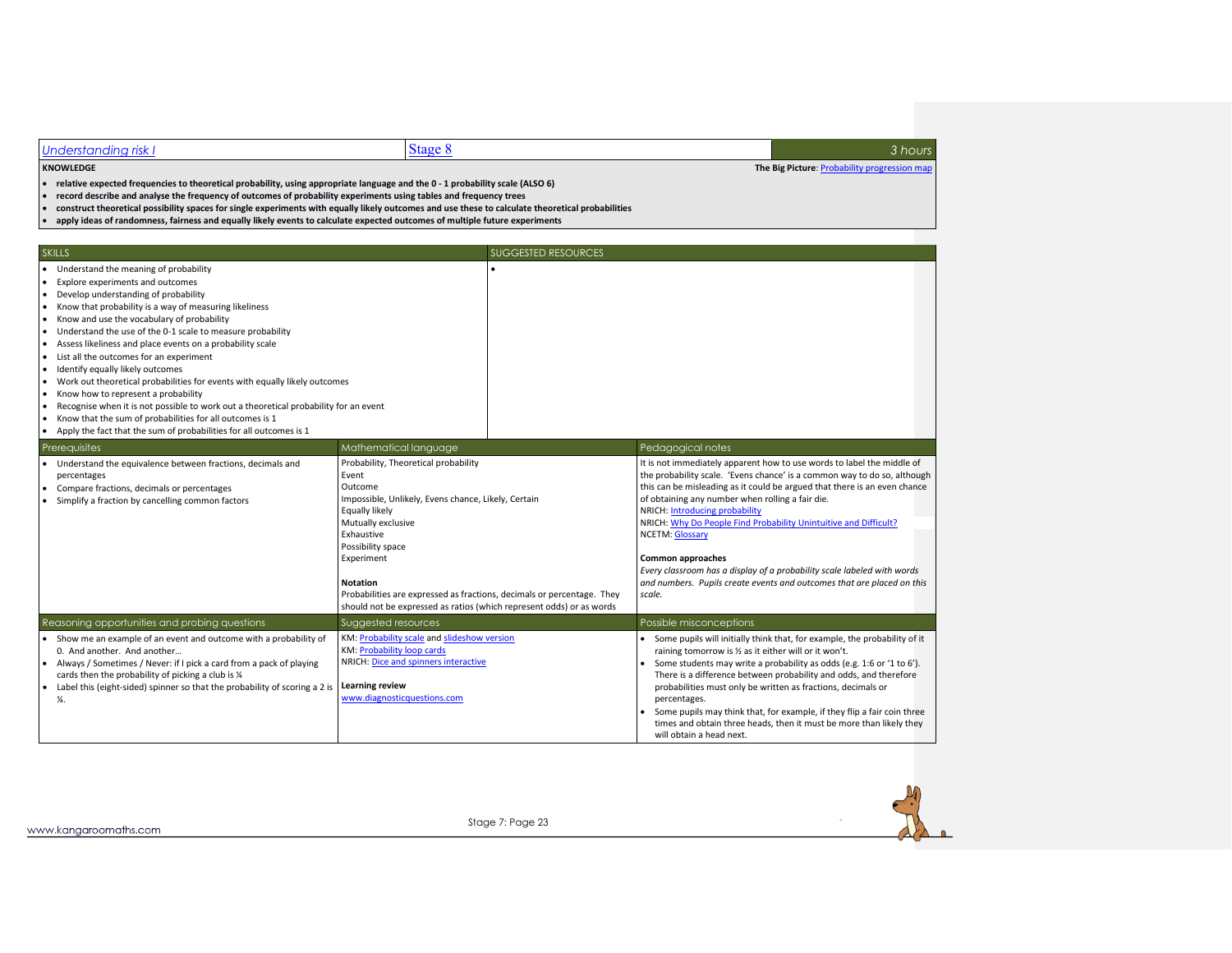<span id="page-23-0"></span>

| Presentation of data                                                                                                                                                                                                                                                                                                                                                                                                                                                                                                    | Stage 8                                                                                                                                                                                                                                                                                                                                                                                                  | 6 hours                                                                                                                                                                                                                                                                                                                                                                                                                                                                                                                                                                                                                                                                                                                                                                                                                               |
|-------------------------------------------------------------------------------------------------------------------------------------------------------------------------------------------------------------------------------------------------------------------------------------------------------------------------------------------------------------------------------------------------------------------------------------------------------------------------------------------------------------------------|----------------------------------------------------------------------------------------------------------------------------------------------------------------------------------------------------------------------------------------------------------------------------------------------------------------------------------------------------------------------------------------------------------|---------------------------------------------------------------------------------------------------------------------------------------------------------------------------------------------------------------------------------------------------------------------------------------------------------------------------------------------------------------------------------------------------------------------------------------------------------------------------------------------------------------------------------------------------------------------------------------------------------------------------------------------------------------------------------------------------------------------------------------------------------------------------------------------------------------------------------------|
| <b>KNOWLEDGE</b>                                                                                                                                                                                                                                                                                                                                                                                                                                                                                                        |                                                                                                                                                                                                                                                                                                                                                                                                          | The Big Picture: Statistics progression map                                                                                                                                                                                                                                                                                                                                                                                                                                                                                                                                                                                                                                                                                                                                                                                           |
|                                                                                                                                                                                                                                                                                                                                                                                                                                                                                                                         | • interpret and construct tables, charts and diagrams, including frequency tables, bar charts, pie charts and pictograms for categorical data, vertical line charts for ungrouped discrete numerical data and know their                                                                                                                                                                                 |                                                                                                                                                                                                                                                                                                                                                                                                                                                                                                                                                                                                                                                                                                                                                                                                                                       |
| appropriate use                                                                                                                                                                                                                                                                                                                                                                                                                                                                                                         |                                                                                                                                                                                                                                                                                                                                                                                                          |                                                                                                                                                                                                                                                                                                                                                                                                                                                                                                                                                                                                                                                                                                                                                                                                                                       |
|                                                                                                                                                                                                                                                                                                                                                                                                                                                                                                                         |                                                                                                                                                                                                                                                                                                                                                                                                          | Return to overview                                                                                                                                                                                                                                                                                                                                                                                                                                                                                                                                                                                                                                                                                                                                                                                                                    |
| <b>SKILLS</b>                                                                                                                                                                                                                                                                                                                                                                                                                                                                                                           | <b>SUGGESTED RESOURCES</b>                                                                                                                                                                                                                                                                                                                                                                               |                                                                                                                                                                                                                                                                                                                                                                                                                                                                                                                                                                                                                                                                                                                                                                                                                                       |
| Explore types of data<br>Construct and interpret graphs<br>Select appropriate graphs and charts<br>Know the meaning of categorical data<br>Know the meaning of discrete data<br>$\bullet$<br>Interpret and construct frequency tables<br>Construct and interpret pictograms (bar charts, tables) and know their appropriate use<br>٠<br>Construct and interpret comparative bar charts<br>Interpret pie charts and know their appropriate use<br>$\bullet$                                                              |                                                                                                                                                                                                                                                                                                                                                                                                          |                                                                                                                                                                                                                                                                                                                                                                                                                                                                                                                                                                                                                                                                                                                                                                                                                                       |
| Construct pie charts when the total frequency is not a factor of 360                                                                                                                                                                                                                                                                                                                                                                                                                                                    |                                                                                                                                                                                                                                                                                                                                                                                                          |                                                                                                                                                                                                                                                                                                                                                                                                                                                                                                                                                                                                                                                                                                                                                                                                                                       |
| Choose appropriate graphs or charts to represent data<br>$\bullet$<br>Construct and interpret vertical line charts                                                                                                                                                                                                                                                                                                                                                                                                      |                                                                                                                                                                                                                                                                                                                                                                                                          |                                                                                                                                                                                                                                                                                                                                                                                                                                                                                                                                                                                                                                                                                                                                                                                                                                       |
|                                                                                                                                                                                                                                                                                                                                                                                                                                                                                                                         |                                                                                                                                                                                                                                                                                                                                                                                                          |                                                                                                                                                                                                                                                                                                                                                                                                                                                                                                                                                                                                                                                                                                                                                                                                                                       |
| <b>Prerequisites</b>                                                                                                                                                                                                                                                                                                                                                                                                                                                                                                    | Mathematical language                                                                                                                                                                                                                                                                                                                                                                                    | Pedagogical notes<br>In stage 6 pupils constructed pie charts when the total of frequencies is a                                                                                                                                                                                                                                                                                                                                                                                                                                                                                                                                                                                                                                                                                                                                      |
| Construct and interpret a pictogram<br>Construct and interpret a bar chart<br>٠<br>Construct and interpret a line graph<br>Understand that pie charts are used to show proportions<br>$\bullet$<br>• Use a template to construct a pie chart by scaling frequencies<br>Bring on the Maths <sup>+</sup> : Moving on up!<br>Statistics: #1, #2, #3                                                                                                                                                                        | Data, Categorical data, Discrete data<br>Pictogram, Symbol, Key<br>Frequency<br>Table, Frequency table<br>Tally<br>Bar chart<br>Time graph, Time series<br>Bar-line graph, Vertical line chart<br>Scale, Graph<br>Axis, axes<br>Line graph<br>Pie chart<br>Sector<br>Angle<br>Maximum, minimum<br><b>Notation</b><br>When tallying, groups of five are created by striking through each group<br>of four | factor of 360. More complex cases can now be introduced.<br>Much of the content of this unit has been covered previously in different<br>stages. This is an opportunity to bring together the full range of skills<br>encountered up to this point, and to develop a more refined<br>understanding of usage and vocabulary.<br>William Playfair, a Scottish engineer and economist, introduced the bar<br>chart and line graph in 1786. He also introduced the pie chart in 1801.<br>NCETM: Glossary<br>Common approaches<br>Pie charts are constructed by calculating the angle for each section by<br>dividing 360 by the total frequency and not using percentages.<br>The angle for the first section is measured from a vertical radius.<br>Subsequent sections are measured using the boundary line of the<br>previous section. |
| Reasoning opportunities and probing questions                                                                                                                                                                                                                                                                                                                                                                                                                                                                           | Suggested resources                                                                                                                                                                                                                                                                                                                                                                                      | Possible misconceptions                                                                                                                                                                                                                                                                                                                                                                                                                                                                                                                                                                                                                                                                                                                                                                                                               |
| Show me a pie chart representing the following information: Blue<br>(30%), Red (50%), Yellow (the rest). And another. And another.<br>• Always / Sometimes / Never: Bar charts are vertical<br>• Always / Sometimes / Never: Bar charts, pie charts, pictograms and<br>vertical line charts can be used to represent any data<br>Kenny says 'If two pie charts have the same section then the amount<br>of data the section represents is the same in each pie chart.' Do you<br>agree with Kenny? Explain your answer. | KM: Maths to Infinity: Averages, Charts and Tables<br>NRICH: Picturing the World<br><b>NRICH: Charting Success</b><br><b>Learning review</b><br>www.diagnosticquestions.com                                                                                                                                                                                                                              | • Some pupils may think that a line graph is appropriate for discrete<br>data<br>Some pupils may think that each square on the grid used represents<br>one unit<br>Some pupils may confuse the fact that the sections of the pie chart<br>total 100% and 360°<br>• Some pupils may not leave gaps between the bars of a bar chart                                                                                                                                                                                                                                                                                                                                                                                                                                                                                                     |